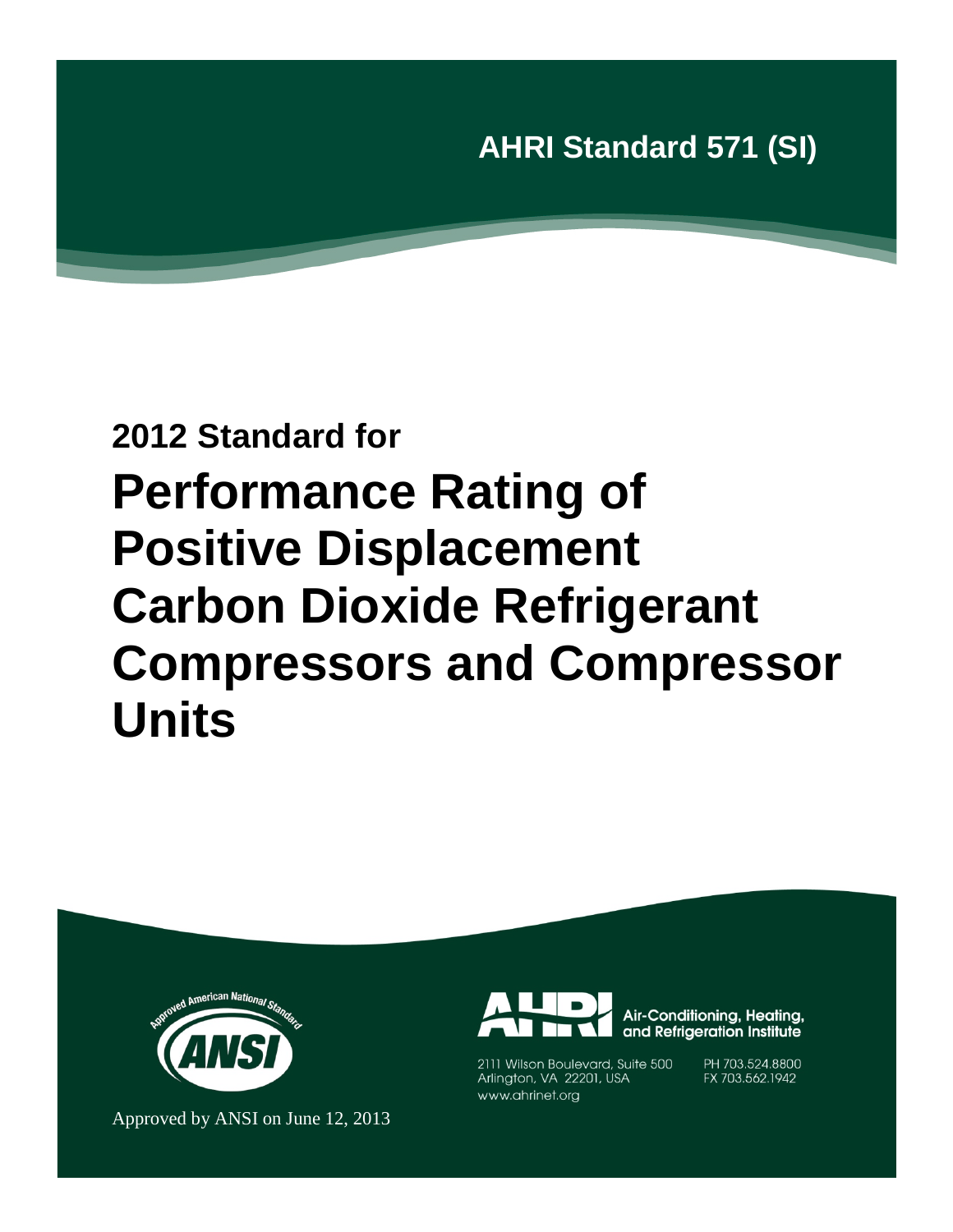### **IMPORTANT**

## *SAFETY RECOMMENDATIONS*

AHRI does not set safety standards and does not certify or guarantee the safety of any products, components or systems designed, tested, rated, installed or operated in accordance with this standard/guideline. It is strongly recommended that products be designed, constructed, assembled, installed and operated in accordance with nationally recognized safety standards and code requirements appropriate for products covered by this standard/guideline.

AHRI uses its best efforts to develop standards/guidelines employing state-of-the-art and accepted industry practices. AHRI does not certify or guarantee that any tests conducted under its standards/guidelines will be non-hazardous or free from risk.

> This standard is a new standard. For I-P ratings, see AHRI Standard 570 (I-P)-2012.

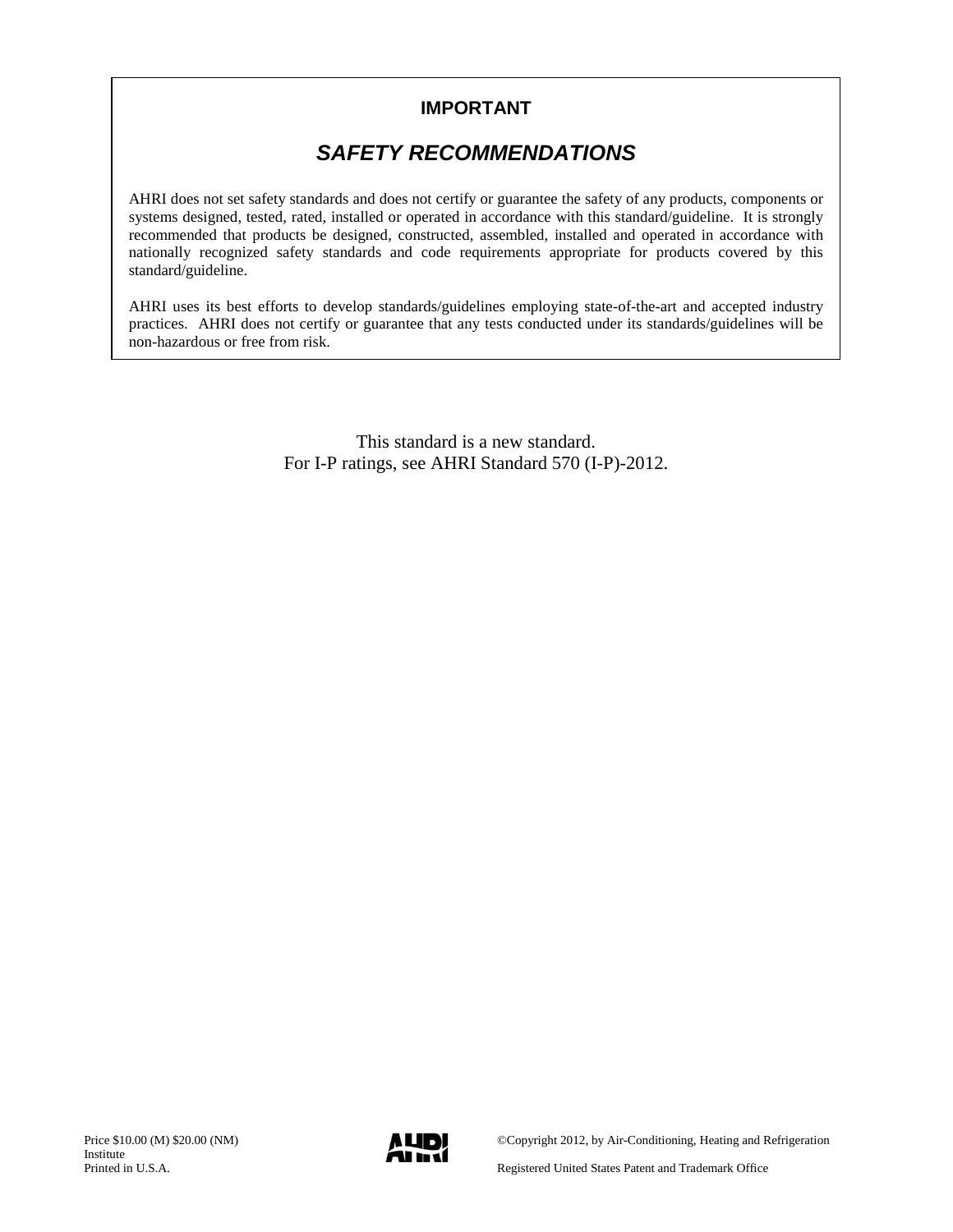### **TABLE OF CONTENTS**

|                | <b>TABLES</b> |             |
|----------------|---------------|-------------|
| Section 9.     |               |             |
| Section 8.     |               |             |
| Section 7.     |               |             |
| Section 6.     |               |             |
| Section 5.     |               |             |
| Section 4.     |               |             |
| Section 3.     |               |             |
| Section 2.     |               |             |
| Section 1.     |               |             |
| <b>SECTION</b> |               | <b>PAGE</b> |

| Table 1. | Standard Rating Conditions for $CO2$ Compressors and Compressor Units for |
|----------|---------------------------------------------------------------------------|
|          |                                                                           |

### **APPENDICES**

| Appendix C. Method of Test for Transcritical and Two Stage Subcritical Cycles – Normative |  |
|-------------------------------------------------------------------------------------------|--|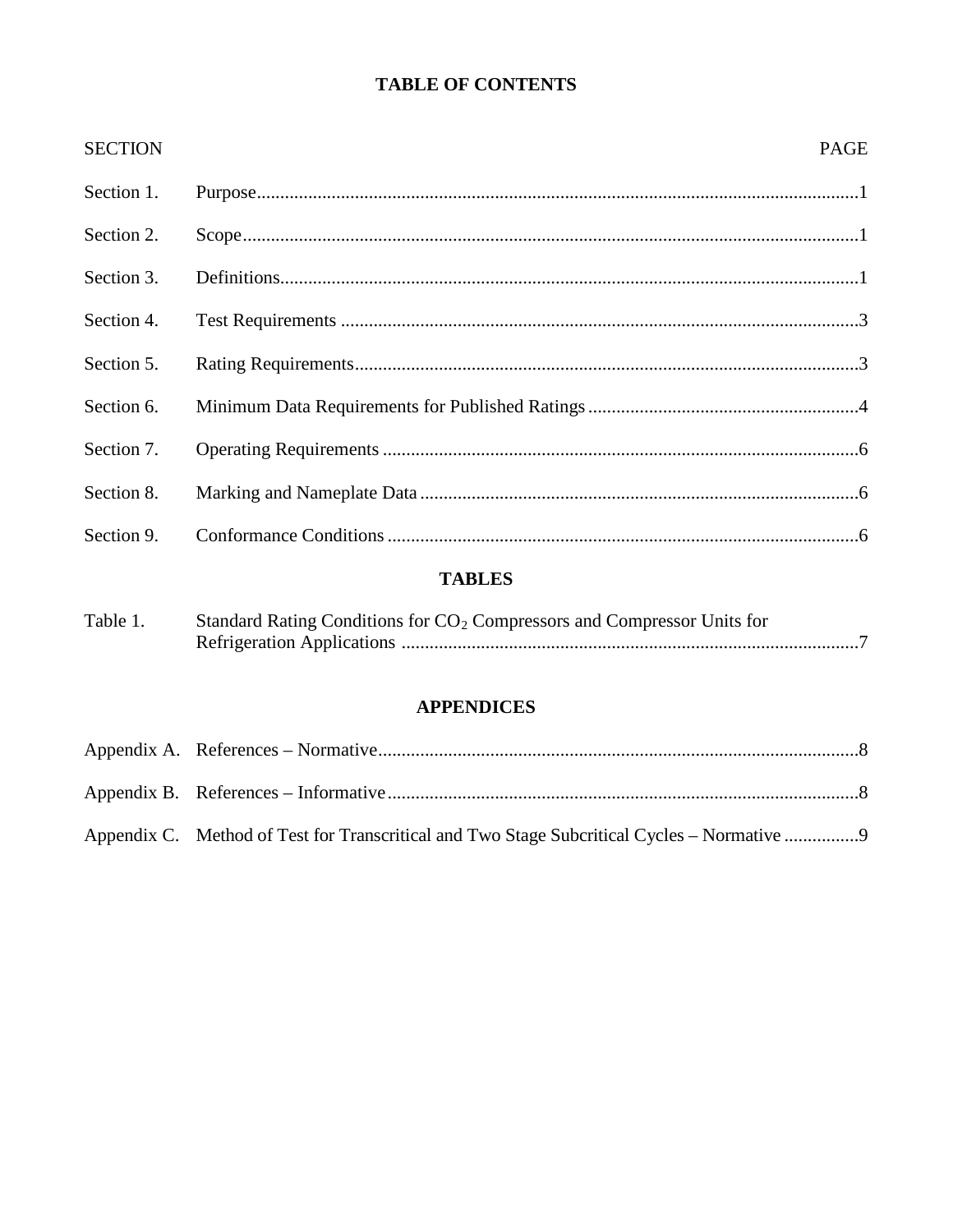### **FIGURES FOR APPENDICES**

| Figure C1.              | Single Stage Refrigeration Cycle Schematic with Thermodynamic State Point                                                                                            |
|-------------------------|----------------------------------------------------------------------------------------------------------------------------------------------------------------------|
| Figure C <sub>2</sub> . | Single Stage Pressure Versus Enthalpy Diagram for the Refrigeration Cycle                                                                                            |
| Figure C3.              | Two Stage Refrigeration Cycle Schematic with Thermodynamic State Point Numbers 11                                                                                    |
| Figure C4.              | Two Stage Pressure Versus Enthalpy Diagram for the Refrigeration Cycle                                                                                               |
| Figure C5.              | Cycle Process for Subcritical Applications (AHRI Standard 571 Method 1) 22                                                                                           |
| Figure C6.              | Cycle Process for Transcritical Applications (AHRI Standard 571 Method 1)23                                                                                          |
| Figure C7.              | Cycle Process for Subcritical Application for Compressor Units with Manufacturer                                                                                     |
| Figure C8.              | Cycle Process for Transcritical Application for Compressor Units with Manufacturer                                                                                   |
| Figure C9.              | Cycle Process for Subcritical Application for Compressors Applied with                                                                                               |
| Figure C10.             | Cycle Process for Transcritical Application for Compressors Applied with                                                                                             |
| Figure C11.             | Cycle Process for Subcritical Applications for Compressors and Compressor Units<br>Applied with Open Flash Style Liquid Subcoolers (AHRI Standard 571 Method 4) 25   |
| Figure C12.             | Cycle Process for Transcritical Applications for Compressors and Compressor Units<br>Applied with Open Flash Style Liquid Subcoolers (AHRI Standard 571 Method 4) 26 |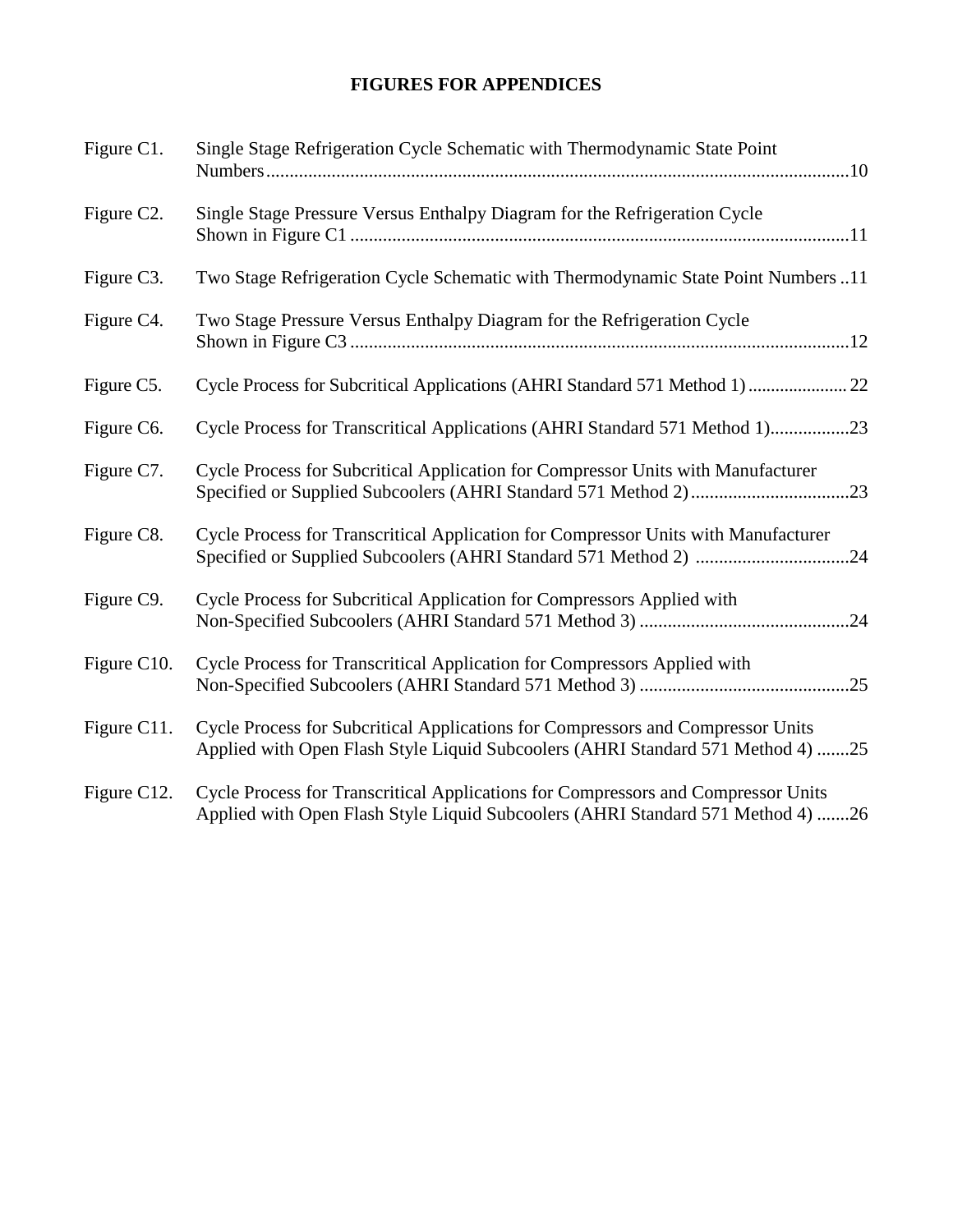# **PERFORMANCE RATING OF POSITIVE DISPLACEMENT CARBON DIOXIDE REFRIGERANT COMPRESSORS AND COMPRESSOR UNITS**

#### **Section 1. Purpose**

**1.1** Purpose. The purpose of this standard is to establish for positive displacement carbon dioxide refrigerant compressors and compressor units: definitions; test requirements; rating requirements; minimum data requirements for Published Ratings; operating requirements; marking and nameplate data and conformance conditions.

**1.1.1** *Intent.* This standard is intended for the guidance of the industry, including manufacturers, engineers, installers, contractors and users.

**1.1.2** *Review and Amendment*. This standard is subject to review and amendment as technology advances.

#### **Section 2. Scope**

**2.1** *Scope.* This standard applies to electric motor driven, single and variable capacity, single and two stage Positive Displacement Refrigerant Compressors and Compressor Units operating with carbon dioxide in both Subcritical and Transcritical applications for refrigeration. This standard also applies to the presentation of performance data for Positive Displacement Compressors and Compressor Units operating with carbon dioxide.

**2.1.1** *Refrigerant*. The rating points in this standard are based on R-744 (carbon dioxide).

- **2.2** *Exclusions*.
	- **2.2.1** This standard does not apply to compressors and compressor units intended for use in:
		- 2.2.1.1 Household refrigerators and freezers<br>2.2.1.2 Automotive air-conditioners
		- **2.2.1.2** Automotive air-conditioners
		- **2.2.1.3** Dehumidifiers
		- **2.2.1.4** Industrial products other than heating and cooling

**2.2.2** This standard does not apply to compressors that are coupled with condensers or gas cooler heat exchangers.

**2.2.3** This standard does not apply to carbon dioxide compressors used in heat pump and air-conditioning applications.

#### **Section 3. Definitions**

All terms in this document will follow the standard industry definitions in the current edition of *ASHRAE Terminology of Heating, Ventilation, Air Conditioning and Refrigeration* unless otherwise defined in this section.

**3.1** *Coefficient of Performance (COP)*. A ratio of the cooling capacity in watts (W) to the power input value in watts (W) at any given set of Rating Conditions expressed in watts/watt, W/W.

**3.2** *Compressor Efficiency or Compressor Unit Efficiency.* A ratio of theoretical to actual power as defined in Appendix C.

**3.3** *Positive Displacement Refrigerant Compressor.* A machine in which an increase in refrigerant vapor pressure is attained by changing the internal volume of the compression chamber through work applied to the compressor's mechanism.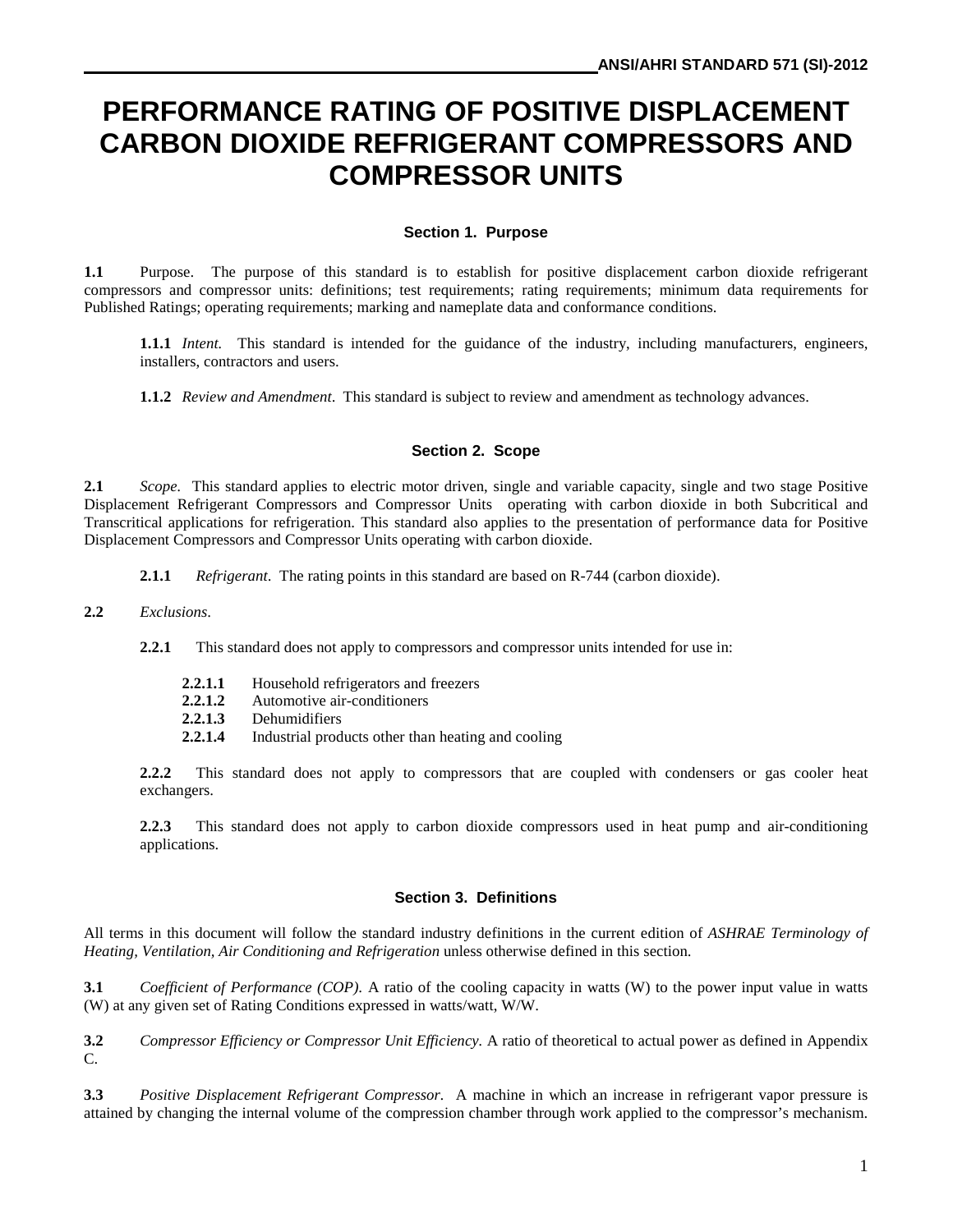This shall include desuperheaters, head fans or other accessories required to sustain operation of the compressor at the Rating Conditions.

**3.3.1** *Hermetic Refrigerant Compressor.* A compressor and motor assembly, both of which are enclosed in the same housing, with the motor operating in the refrigerant.

**3.3.2** *Semi-Hermetic Refrigerant Compressor.* A compressor and motor assembly contained within a gas-tight housing that contains sealed joints to provide access for servicing internal parts.

**3.3.3** *Open Drive Compressor.* A refrigerant compressor with a shaft or other moving part extending through its casing to be driven by an external source of power.

**3.4** *Positive Displacement Refrigerant Compressor.* A Positive Displacement Refrigerant Compressor(s) with accessories, such as condensers, gas coolers, interstage coolers, desuperheaters, head fans, strainers, service valves, check valves, suction filters, oil separators, external power source (for Open Drive Refrigerant Compressor), as provided by the manufacturer. This will also include variable capacity controls, electronic or electro-mechanical, as supplied or specified by the manufacturer.

**3.5** *Power Input.* The time rate of energy usage of the compressor (compressor power) or compressor unit (compressor unit power).

**3.6** *Published Rating.* A statement of the assigned values of those performance characteristics, under stated Rating Conditions, by which a unit may be chosen to fit its application. These values apply to all units of like nominal size and type (identification) produced by the same manufacturer. The term Published Rating includes the rating of all performance characteristics shown on the unit or published in specifications, advertising or other literature controlled by the manufacturer, at stated Rating Conditions.

**3.6.1** *Application Rating.* A rating based on tests performed at application Rating Conditions (other than Standard Rating Conditions).

**3.6.2** *Standard Rating.* A rating based on tests performed at Standard Rating Conditions.

**3.7** *Rating Conditions.* Any set of operating conditions under which a single level of performance results and which causes only that level of performance to occur.

**3.7.1** *Standard Rating Conditions.* Rating Conditions used as the basis of comparison for performance characteristics.

**3.8** *Refrigerating Capacity*. The capacity associated with the increase in total enthalpy between the refrigerant entering the evaporator and the superheated return gas entering the compressor. Parasitic heat transfer effects shall not be included in the calculation of Refrigerating Capacity (W).

**3.9** *"Shall"* or *"Should," shall be interpreted as follows:*

**3.9.1** *Shall.* Where "shall" or "shall not" is used for a provision specified, that provision is mandatory if compliance with the standard is claimed.

**3.9.2** *Should.* "Should" is used to indicate provisions which are not mandatory, but which are desirable as good practice.

**3.10** *Single Stage Compressor.* A compressor that has one or more compression chambers and it has only two ports for refrigerant communication with the refrigeration system: a low pressure suction port and a high pressure discharge port. A Single Stage Compressor may or may not have refrigerant injection.

**3.11** *Subcritical Cycle.* A refrigeration cycle where the transfer of heat from the low-temperature reservoir and transfer of heat to the high-temperature reservoir both occur at pressures lower than the critical pressure of the refrigerant.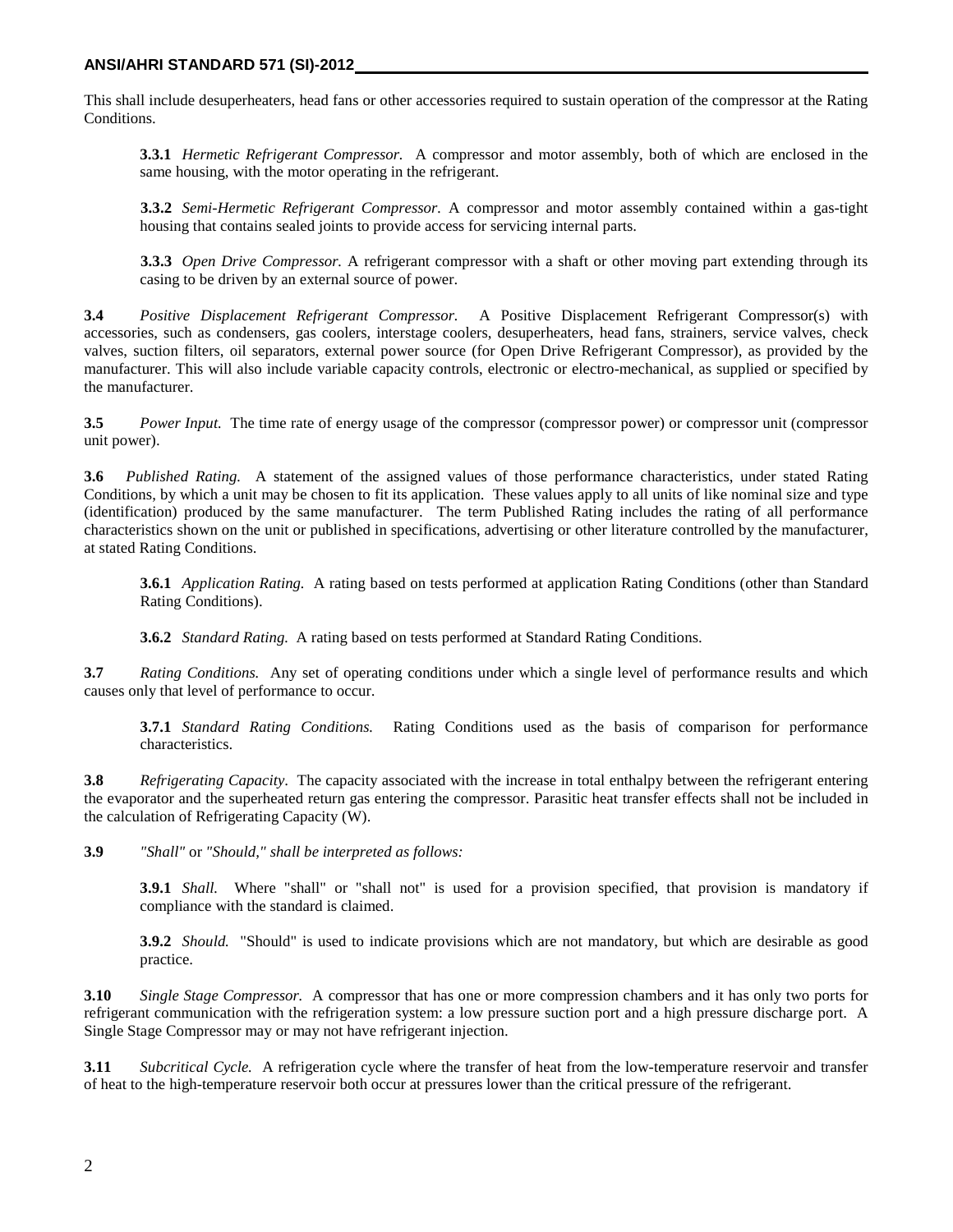**3.12** *Transcritical Cycle.* A refrigeration cycle where the transfer of heat from the low-temperature reservoir occurs at a pressure lower than the critical pressure of the refrigerant and transfer of heat to the high-temperature reservoir occurs at a pressure higher than the critical pressure of the refrigerant.

**3.13** *Two Stage Compressor.* A compressor that has one or more compression chambers and has at least three refrigerant communication ports: a low pressure suction port, a high pressure discharge port, and at least a third, intermediate pressure inlet, port. When the term intermediate port is used for refrigerant injection, for the sole purpose of controlling discharge gas temperature, the compressor shall be considered a Single Stage Compressor.

#### **Section 4. Test Requirements**

**4.1** *Test Requirements*. All Published Ratings shall be verified by tests conducted in accordance with Appendix C for transcritical applications and ASHRAE Standard 23.1 for subcritical applications.

**4.2** *Ambient Temperature*. The ambient temperature specified in AHRI Standard 571 (SI) may be different than the value in ASHRAE Standard 23.1. For the purpose of rating to AHRI Standard 571 (SI), the ambient temperature specified herein shall supersede any requirement in ASHRAE Standard 23.1.

#### **Section 5. Rating Requirements**

**5.1** *Standard Ratings.* The Standard Ratings of a compressor or compressor unit shall consist of a refrigerating capacity rating, W, mass flow rate rating, kg/s, power input rating, W, and COP, identified at the Standard Rating Conditions, when tested as specified in Section 4.

**5.1.1** *Standard Rating of a Refrigeration Compressor or Compressor Unit*. The rating when operated at one of the Standard Rating Conditions presented in Table 1.

**5.2** *Application Ratings of Compressor and Compressor Units*. Application Ratings shall consist of a refrigerating capacity rating, W, mass flow rate rating, kg/s, power input rating, W, and COP when tested at stated conditions other than those presented in Table 1, as specified by the manufacturer.

**5.3** *Nameplate Voltages for Rating.* Rating tests shall be performed at the nameplate rated voltage and frequency.

For dual nameplate voltage ratings, rating tests shall be performed at both voltages, or at the higher of the two voltages, if only a single rating is to be published.

**5.4** *Tolerances*. To comply with this standard, measured test results shall not be less than 90% of Published Ratings for Refrigerating Capacity (or mass flow), shall not be more than 105% of Published Ratings for Power Input and shall not be less than 90% of Published Ratings for COP.

**5.5** *Rating Methods*. Compressors or compressor units shall be rated in one of four ways described below. Manufacturers shall declare which rating method is used when providing Published Ratings.

**5.5.1** *Method 1: Standard Applications*. This test method should be referenced as "AHRI Standard 571 (SI) Method 1"

*Subcritical Cycles:* Under this rating method, manufacturers shall report Refrigerating Capacity at condenser exit subcooling specified in Table 1. [Refer to Figure C5]

*Transcritical Cycles:* Under this rating method, manufacturers shall report Refrigerating Capacity at the gas cooler exit temperature specified in Table 1. [Refer to Figure C6]

**5.5.2** *Method 2: Compressor Units with Manufacturer Specified or Supplied Subcoolers Only*. This test method should be referenced as "AHRI Standard 571 (SI) Method 2"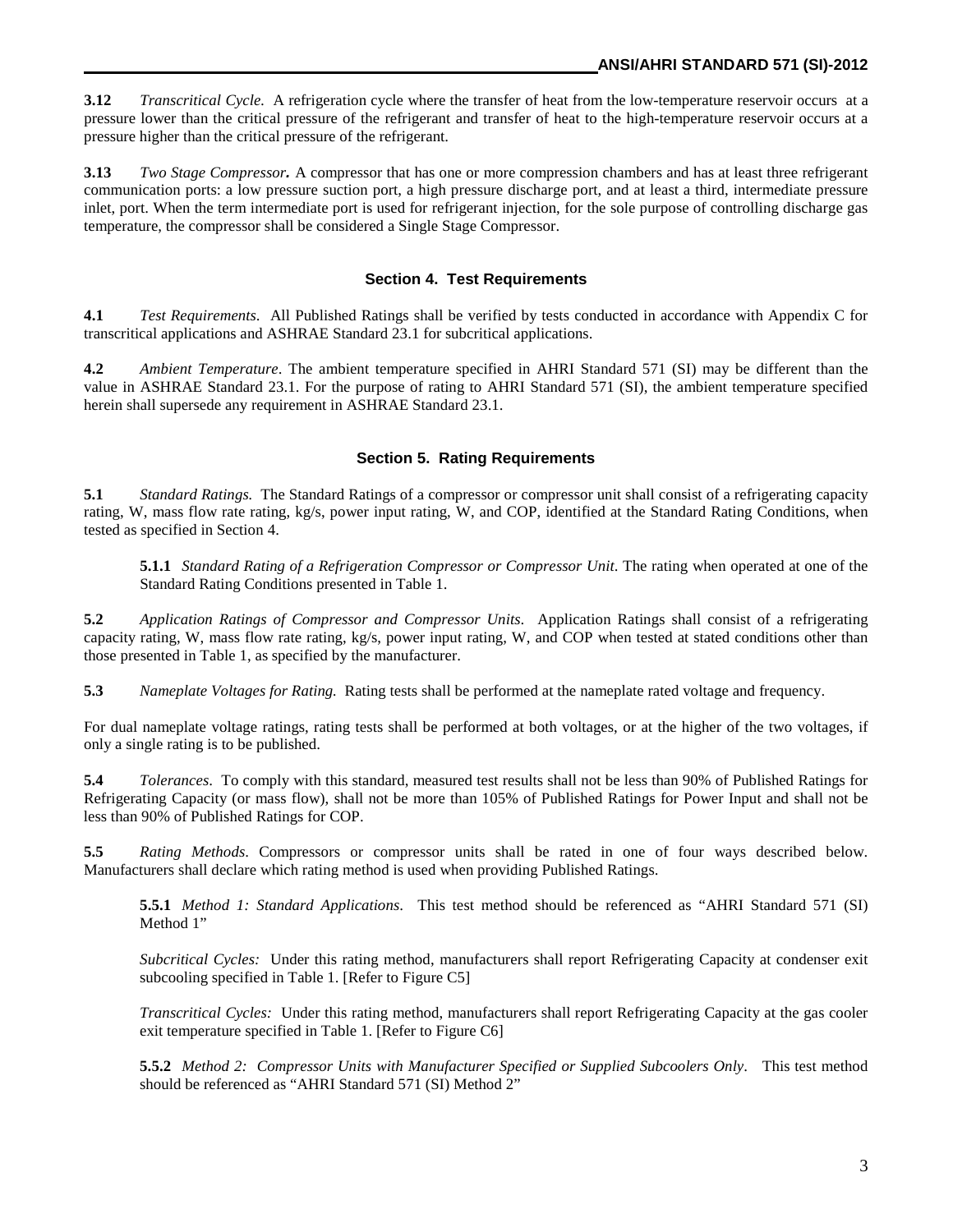#### **ANSI/AHRI STANDARD 571 (SI)-2012**

*Subcritical Cycles:* Under this rating method, manufacturers shall report Refrigerating Capacity including the increased refrigeration effect provided by the manufacturer specified or supplied subcooler. Note: Liquid entering the subcooler shall be at the condenser exit subcooling specified in Table 1. [Refer to Figure C7]

*Transcritical Cycles:* Under this rating method, manufacturers shall report Refrigerating Capacity including the increased refrigeration effect provided by the manufacturer specified or supplied subcooler. Note: Fluid entering the subcooler shall be at the gas cooler exit temperature specified in Table 1. [Refer to Figure C8]

**5.5.3** *Method 3: Compressors Applied with Non-Specified Subcoolers.* This test method should be referenced as "AHRI Standard 571 Method 3"

*Subcritical Cycles:* Under this rating method, manufacturers shall report Refrigerating Capacity including increased refrigeration effect provided by the subcooler. Note: Liquid entering the subcooler shall be at the condenser exit subcooling specified in Table 1. Liquid temperature leaving the subcooler shall be 5 K above the saturated intermediate temperature. [Refer to Figure C9]

*Transcritical Cycles:* Under this rating method, manufacturers shall report Refrigerating Capacity including increased refrigeration effect provided by the subcooler. Note: Fluid entering the subcooler shall be at the gas cooler exit temperature specified in Table 1. Liquid temperature leaving the subcooler shall be 5 K above the saturated intermediate temperature. [Refer to Figure C10]

**5.5.4**. *Method 4: Compressors or Compressor Units Applied with Open Flash Style Liquid Subcoolers.* This test method should be referenced as "AHRI Standard 571 Method 4."

*Subcritical Cycles:* Under this rating method, manufacturers shall report Refrigerating Capacity including increased refrigeration effect provided by the subcooler. Note: Liquid entering the subcooler shall be at the condenser exit subcooling specified in Table 1. Liquid temperature leaving the subcooler shall be equal to the saturated intermediate temperature. [Refer to Figure C11]

*Transcritical Cycles:* Under this rating method, manufacturers shall report Refrigerating Capacity including increased refrigeration effect provided by the subcooler. Note: Fluid entering the subcooler shall be at the gas cooler exit temperature specified in Table 1. Liquid temperature leaving the subcooler shall be equal to the saturated intermediate temperature. [Refer to Figure C12]

**5.6** *Interstage Heat Rejection.* For compressors requiring interstage heat rejection, manufacturers shall specify the inlet and outlet refrigerant temperatures and maximum allowable refrigerant pressure drop for the interstage heat exchanger.

**5.6.1** *Compressor Units with Manufacturer Specified or Supplied Air-Cooled Interstage Heat Rejection*. The manufacturer shall include the power consumed for heat rejection at ambient air conditions specified in Table 1.

**5.6.2** *Compressor Units with Manufacturer Specified or Supplied Water-Cooled Interstage Heat Rejection*. The manufacturer shall specify the required heat rejection in W at entering water temperature of 29ºC and water flow rate of  $0.011 \text{ m}^3$  per minute of heat rejection.

#### **Section 6. Minimum Data Requirements for Published Ratings**

**6.1** *Minimum Data Requirements for Published Ratings.* As a minimum, Published Ratings shall include all Standard Ratings. All claims to ratings within the scope of this standard shall include the statement "Rated in accordance with AHRI Standard 571 (SI)". All claims to ratings outside the scope of this standard shall include the statement "Outside the scope of AHRI Standard 571 (SI)". Wherever Application Ratings are published or printed, they shall include a statement of the conditions at which the ratings apply.

**6.2** *Tabular Data.* General performance data, covering the operational spectrum of the equipment, shall be presented in tabular form within defined accuracies and ranges of operation. The tables shall include:

**6.2.1** Suction dew point temperature range,  $^{\circ}C$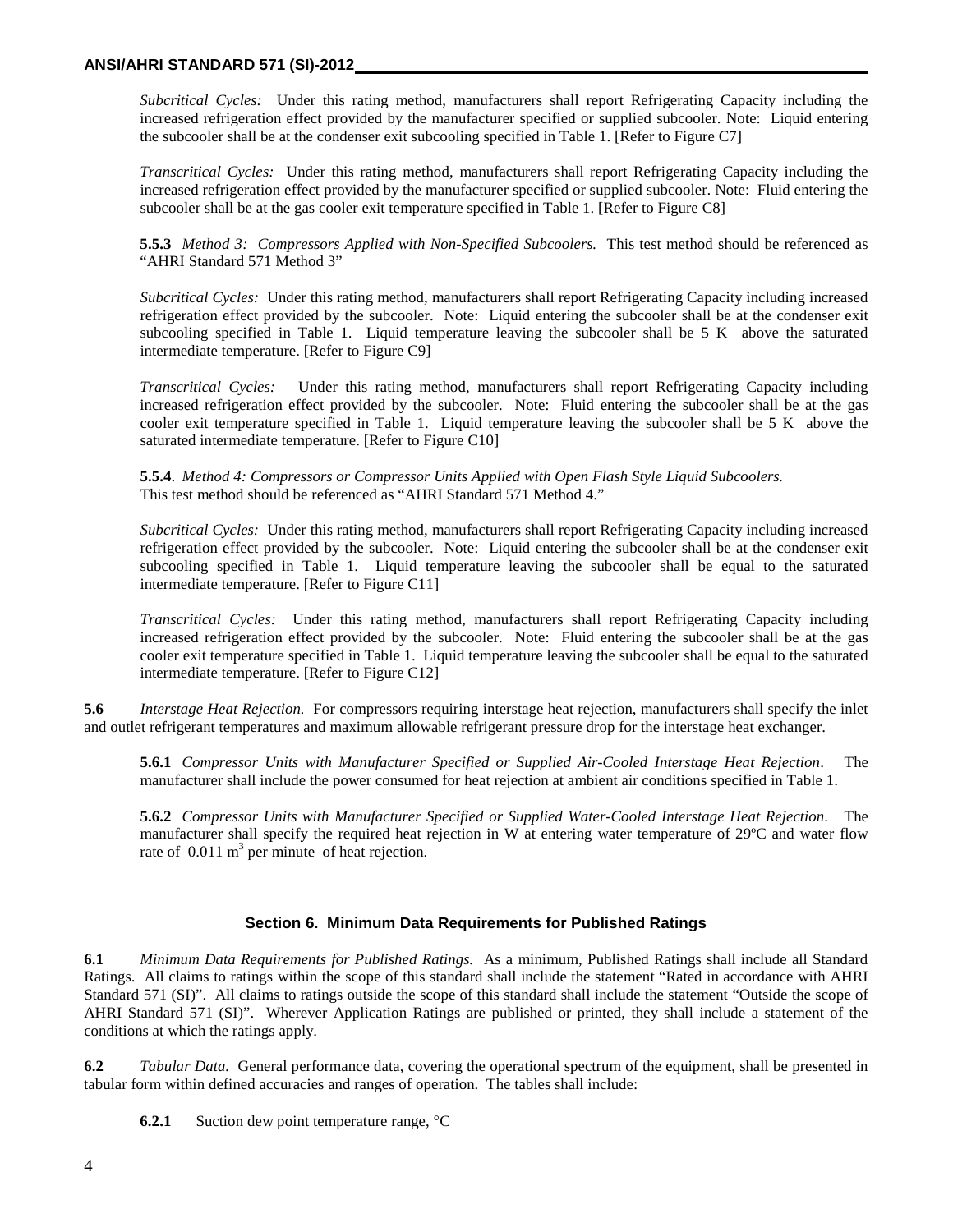- **6.2.2** Discharge dew point temperature range for subcritical compression cycles, °C, or Discharge pressure range for transcritical compression cycles, bar
- **6.2.3** Applicable superheat, Κ
- **6.2.4** Subcooling for subcritical compression cycles, K, or gas cooler exit temperature for transcritical compression cycles, °C
- **6.2.5** Liquid temperature leaving the subcooler (for Methods 2, 3 and 4 in Section 5.1), °C.
- **6.2.6** Refrigerating Capacity, W
- **6.2.7** Suction mass flow rate, kg/s<br>**6.2.8** Intermediate mass flow rate.
- Intermediate mass flow rate, kg/s (for Two Stage Compressors and compressor units)
- **6.2.9** Power Input, W
- **6.2.10** Coefficient of Performance, W/W
- **6.2.11** Current, A
- **6.2.12** Refrigerant designation per ASHRAE Standard 34 with Addenda
- **6.2.13** Shaft or compressor speed for open drive and variable speed compressors, rpm

The manufacturer's tabular data shall be based on data obtained from tests performed or calculated at conditions within the range of application usage specified in Sections 6.3.1 and 6.3.2.

**6.3** *Data to be Reported.* The tabular data shall be reported at the following conditions for the compressor or compressor unit application usage intended. The extreme ends of the tabular data may be omitted and not reported due to limits of acceptable operation of the compressor or compressor unit as determined by the manufacturer.

#### **6.3.1** *Medium Temperature (fresh food display cases, for example)*

- **6.3.1.1** Suction dew point temperature,  $-20$  °C to  $0$  °C
- **6.3.1.2** Discharge dew point temperature for subcritical compression cycle,  $0^{\circ}$ C to 25  $^{\circ}$ C, or discharge pressure for transcritical compression cycle, 80 bar to 110 bar
- **6.3.1.3** Useful superheat of 10 K for all operating points
- **6.3.1.4** For subcritical applications, condenser exit subcooling of 0 K
- **6.3.1.5** For transcritical applications, gas cooler exit temperature of 35 °C
- **6.3.1.6** Refrigerating Capacity may include increased refrigeration effect provided by the subcooler per rating methods of Section 5.5
- **6.3.2** *Low Temperature (freezer cases, for example)*:
	- **6.3.2.1** Suction dew point temperature,  $-50$  °C to  $-10$  °C
	- **6.3.2.2** Discharge dew point temperature for subcritical compression cycle, 0 °C to 25 °C or discharge pressure for transcritical compression cycle, 80 bar to 110 bar
	- **6.3.2.3** Useful superheat of 10 K for all operating points
	- **6.3.2.4** For subcritical applications, condenser exit subcooling of 0 K
	- **6.3.2.5** For transcritical applications, gas cooler exit temperature of 35 °C
	- **6.3.2.6** Refrigerating Capacity may include increased refrigeration effect provided by the subcooler per rating methods of Section 5.5

**6.4** *Polynomial Equation.* The polynomial equation that shall be used to represent the tabular data is a third degree equation of ten coefficients in the form of:

$$
X=C_1+C_2 \cdot (t_S)+C_3 \cdot t_D+C_4 \cdot (t_S{}^2)+C_5 \cdot (t_S \cdot t_D)+C_6 \cdot (t_D{}^2)+C_7 \cdot (t_S{}^3)+C_8 \cdot (t_D \cdot t_S{}^2)+C_9 \cdot (t_S \cdot t_D{}^2)+C_{10} \cdot (t_D{}^3) \qquad 1
$$

Where:

 $C_1$  through  $C_{10}$  = Regression coefficients.

- $t_D$  = Discharge dew point temperature for subcritical compression cycles,  ${}^{\circ}C$ , or discharge pressure for transcritical compression cycles, bar
- $t<sub>S</sub>$  = Suction dew point temperature for subcritical compression cycles,  $^{\circ}C$ , or suction pressure for transcritical compression cycles, bar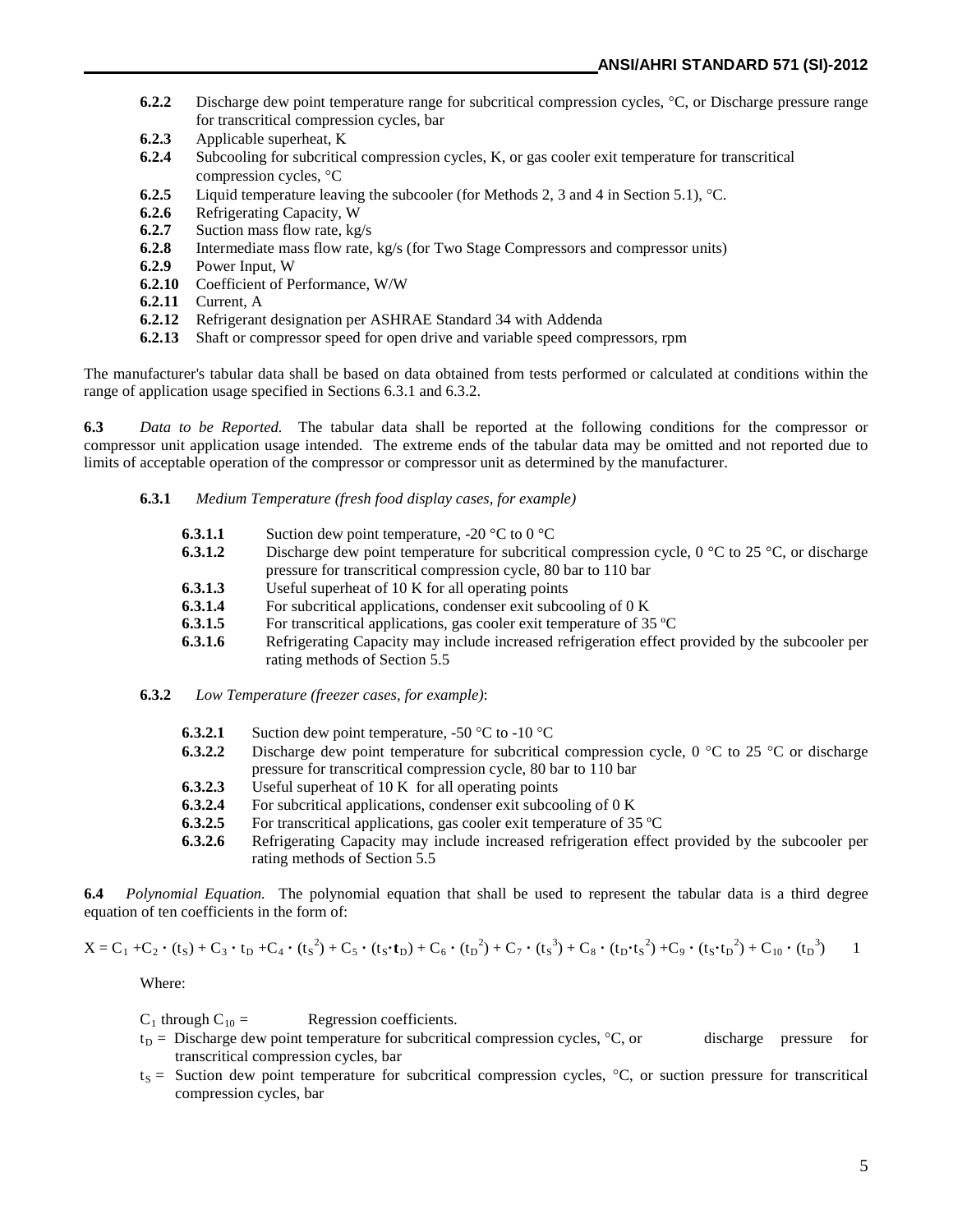$X = Any of the following variables:$ 

- 
- **6.4.1** Power Input, W<br>**6.4.2** Refrigerating Ca **6.4.2** Refrigerating Capacity, W
- **6.4.3** Suction or intermediate mass flow rate, kg/s
- **6.4.4** Current, A
- **6.4.5** Coefficient of Performance, W/W

Values of the same performance characteristics calculated from the ten coefficient third order equation and the coefficients provided by the compressor manufacturer shall agree with the tabular values within  $\pm$  1%. In the event that the compressor manufacturer determines that the values calculated from the ten coefficient equation may differ by more than 1% from the tabulated values in portions of the operating range, the compressor manufacturer will indicate this by shading, cross-hatching or otherwise identifying those affected data points in the table.

#### **Section 7. Operating Requirements**

**7.1** *Loading Requirements*. The compressor or compressor unit shall be capable of operating continuously at all operating points in the manufacturers' published data for a minimum period of two hours at the minimum and maximum utilization voltage as described in ANSI/AHRI Standard 110, Table 1 and at the ambient and return gas temperatures as specified in Table 1 of this standard.

#### **Section 8. Marking and Nameplate Data**

**8.1** *Compressor Nameplate Marking*. As a minimum, each compressor shall have a nameplate, affixed on which the following information shall be marked:

- **8.1.1** Compressor manufacturer's name and/or symbol
- **8.1.2** Compressor model number
- **8.1.3** Input voltage, V, phase and frequency, Hz
- **8.1.4** Locked-rotor current of all motors furnished as part of the compressor, A

Nameplate voltages for 60 Hertz systems shall include one or more of the utilization voltages shown in Table 1 of ANSI/AHRI Standard 110. Nameplate voltages for 50 Hertz systems shall include one or more of the equipment nameplate voltages shown in Table 1 of IEC Standard 60038.

**8.2** *Compressor Unit Nameplate Marking*. As a minimum, each compressor unit shall have a nameplate, affixed to its housing or base, on which the following information, in addition to that required under 8.1, shall be marked:

- **8.2.1** Compressor unit manufacturer's name and/or symbol
- **8.2.2** Compressor unit model number
- **8.2.3** Refrigerant designation per ASHRAE Standard 34 with Addenda<br>**8.2.4** Input voltage V and frequency Hz
- **8.2.4** Input voltage, V and frequency, Hz
- **8.2.5** Rated-load current (where applicable), A

#### **Section 9. Conformance Conditions**

**9.1** *Conformance.* While conformance with this standard is voluntary, conformance shall not be claimed or implied for products or equipment within the standard's *Purpose* (Section 1) and *Scope* (Section 2) unless such product claims meet all of the requirements of the standard and all of the testing and rating requirements are measured and reported in complete compliance with the standard. Any product that has not met all the requirements of the standard shall not reference, state, or acknowledge the standard in any written, oral, or electronic communication.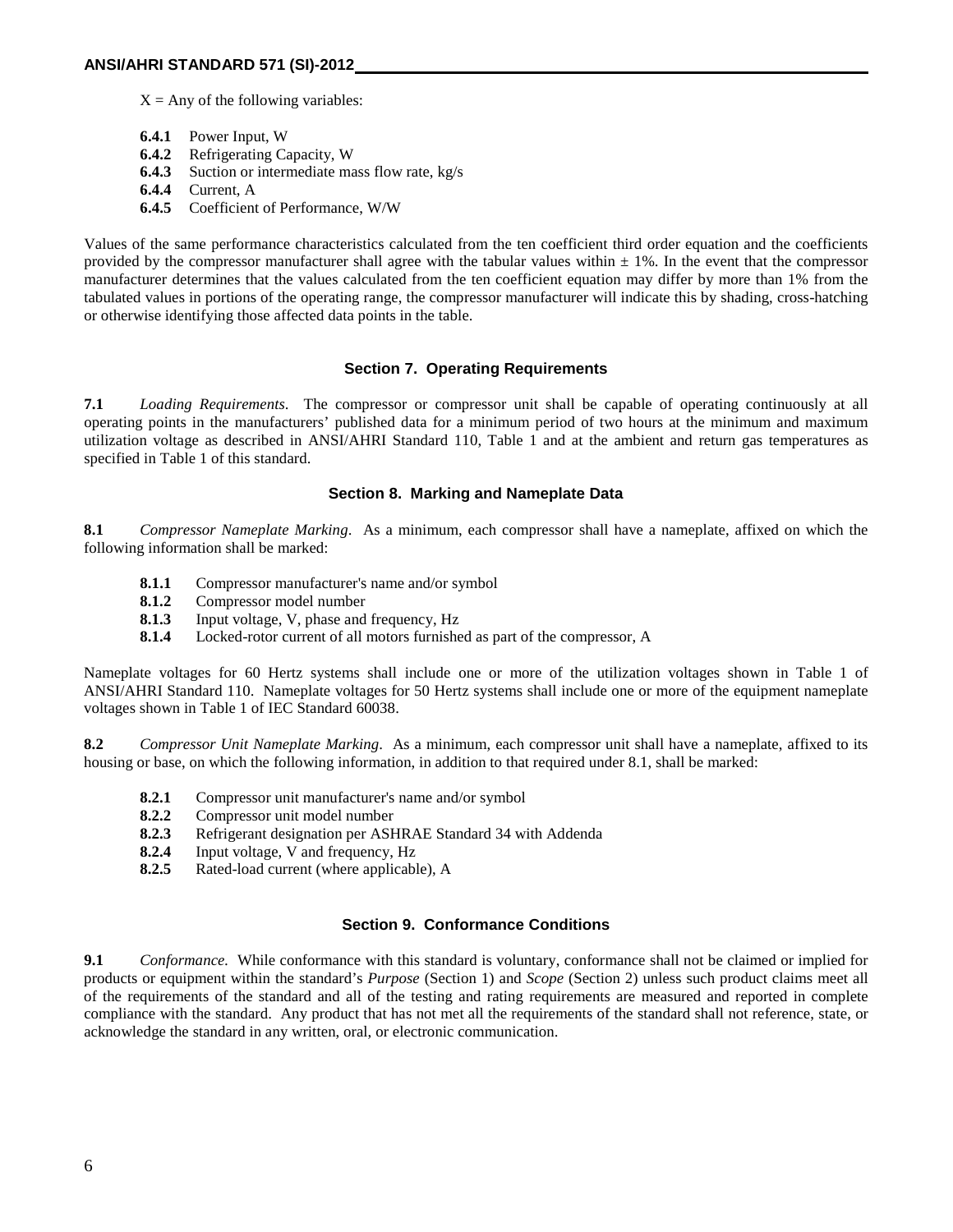| Table 1. Standard Rating Conditions for CO <sub>2</sub> Compressors and Compressor Units for Refrigeration Applications <sup>1,2,3</sup> |               |                         |                                            |                                        |                                       |                              |                           |                                   |
|------------------------------------------------------------------------------------------------------------------------------------------|---------------|-------------------------|--------------------------------------------|----------------------------------------|---------------------------------------|------------------------------|---------------------------|-----------------------------------|
| Compression<br>Cycle                                                                                                                     |               |                         | Low Side                                   |                                        | High Side - Subcritical               |                              | High Side - Transcritical |                                   |
| Application                                                                                                                              | Cycle Type    | Rating<br>Test<br>Point | <b>Suction Dew</b><br>Point<br>Temperature | Return Gas<br>Temperature <sup>4</sup> | Discharge Dew<br>Point<br>Temperature | Condenser Exit<br>Subcooling | Discharge<br>Pressure     | Gas Cooler<br>Exit<br>Temperature |
|                                                                                                                                          |               |                         | $^{\circ}$ C                               | $\overline{C}$                         | °С                                    | K                            | bar                       | $^\circ{\rm C}$                   |
| Medium<br>Temperature                                                                                                                    | Subcritical   | 1.01                    | $-5$                                       | 5                                      | 15                                    | $\overline{0}$               | NA <sup>5</sup>           | <b>NA</b>                         |
|                                                                                                                                          |               | 1.02                    | $-10$                                      | $\overline{0}$                         | 15                                    | $\mathbf 0$                  | <b>NA</b>                 | <b>NA</b>                         |
|                                                                                                                                          | Transcritical | 1.03                    | $-5$                                       | 5                                      | <b>NA</b>                             | <b>NA</b>                    | 90                        | 35                                |
|                                                                                                                                          |               | 1.04                    | $-10$                                      | $\overline{0}$                         | <b>NA</b>                             | <b>NA</b>                    | 90                        | 35                                |
| Low Temperature                                                                                                                          | Subcritical   | 1.05                    | $-30$                                      | $-20$                                  | $-5$                                  | $\mathbf 0$                  | <b>NA</b>                 | <b>NA</b>                         |
|                                                                                                                                          |               | 1.06                    | $-35$                                      | $-25$                                  | $-5$                                  | $\overline{0}$               | <b>NA</b>                 | <b>NA</b>                         |
|                                                                                                                                          |               | 1.07                    | $-50$                                      | $-40$                                  | $-5$                                  | $\overline{0}$               | <b>NA</b>                 | <b>NA</b>                         |
|                                                                                                                                          |               | 1.08                    | $-30$                                      | $-20$                                  | 15                                    | $\mathbf 0$                  | <b>NA</b>                 | <b>NA</b>                         |
|                                                                                                                                          |               | 1.09                    | $-35$                                      | $-25$                                  | 15                                    | $\mathbf 0$                  | <b>NA</b>                 | <b>NA</b>                         |
|                                                                                                                                          | Transcritical | 1.10                    | $-30$                                      | $-20$                                  | <b>NA</b>                             | <b>NA</b>                    | 90                        | 35                                |
|                                                                                                                                          |               | 1.11                    | $-35$                                      | $-25$                                  | <b>NA</b>                             | <b>NA</b>                    | 90                        | 35                                |
| Low Temp-Small<br>Commercial                                                                                                             | Transcritical | 1.12                    | $-25$                                      | 32                                     | <b>NA</b>                             | <b>NA</b>                    | 90                        | 35                                |
|                                                                                                                                          |               | 1.13                    | $-5$                                       | 32                                     | <b>NA</b>                             | <b>NA</b>                    | 90                        | 35                                |
| Low Temp-<br>Industrial                                                                                                                  | Subcritical   | 1.14                    | $-35$                                      | $-25$                                  | 5                                     | $\overline{0}$               | <b>NA</b>                 | <b>NA</b>                         |
|                                                                                                                                          |               | 1.15                    | $-50$                                      | $-40$                                  | 5                                     | $\mathbf 0$                  | <b>NA</b>                 | <b>NA</b>                         |

Notes:

1. If airflow across the compressor or other external methods of cooling are used to determine ratings, they shall be specified by the compressor manufacturer.

2. If liquid refrigerant injection is used to control compressor discharge temperature, without any derived subcooling benefits of the liquid entering the evaporator, it shall be specified by the compressor manufacturer.

3. Ratings are based on 35 ̊C ambient temperature surrounding the compressor.

4. Return gas temperature entering the compressor is assumed to be useful superheat for capacity calculation

5. NA: Not Applicable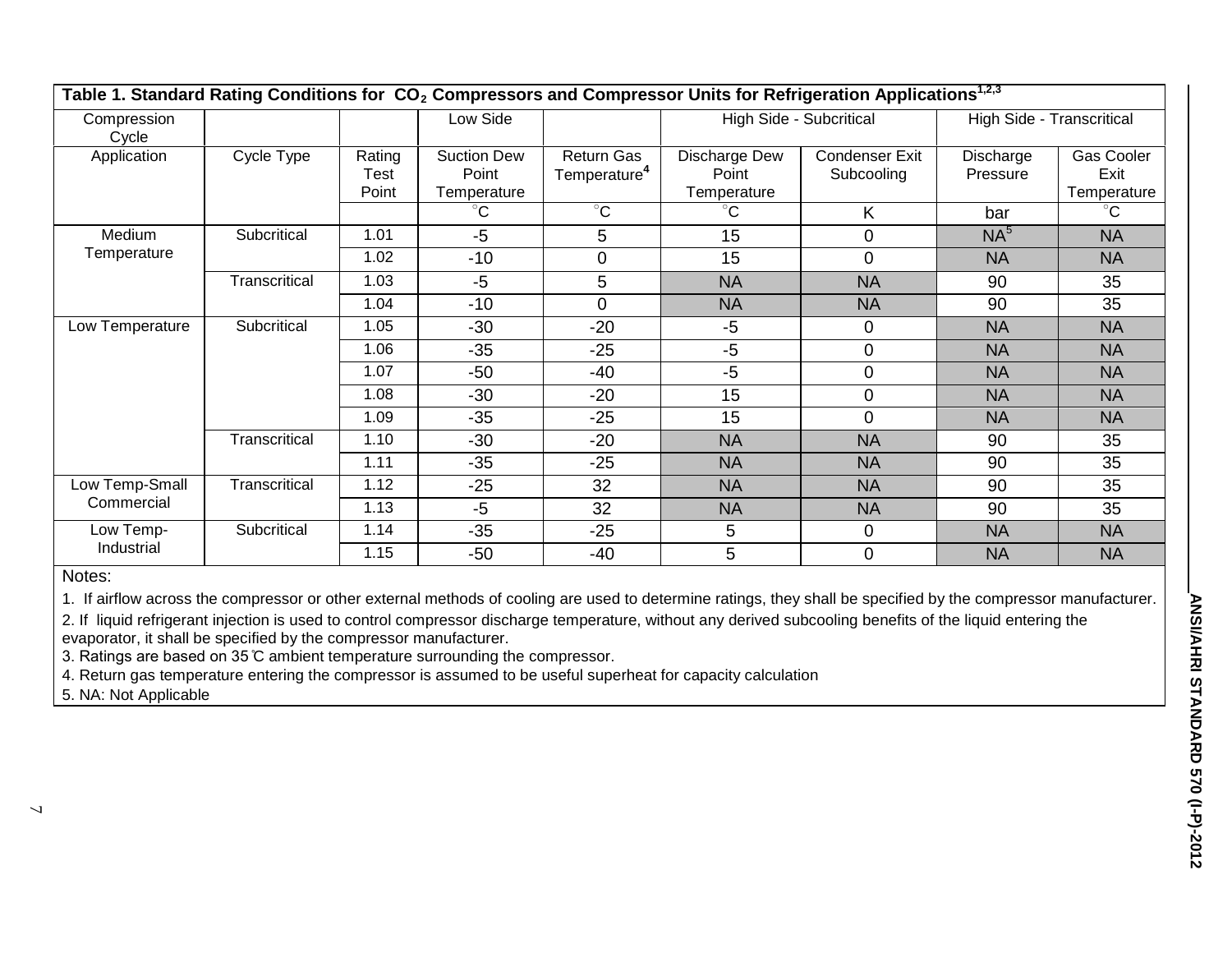# **APPENDIX A. REFERENCES – NORMATIVE**

**A.1** Listed here are all standards, handbooks, and other publications essential to the formation and implementation of the standard. All references in this appendix are considered as part of the standard.

**A.1.1** ANSI/AHRI Standard 110-2012, *Air-Conditioning and Refrigerating Equipment Nameplate Voltages,* 2012, Air-Conditioning, Heating, and Refrigeration Institute, 2111 Wilson Blvd., Suite 500, , Arlington, VA 22201, U.S.A.

**A.1.2** ANSI/ASHRAE Standard 15-2010, *Safety Standard for Refrigeration Systems with ANSI/ASHRAE 34-2010: Designation and Safety Classification of Refrigerants,* 2010, American National Standards Institute/American Society of Heating, Refrigerating and Air-Conditioning Engineers, 11 West  $42<sup>nd</sup>$  Street, New York, NY 10036, U.S.A./1791 Tullie Circle N.E., Atlanta, GA 30329, U.S.A.

**A.1.3** ANSI/ASHRAE Standard 34-2010 with Addenda, *Number Designation and Safety Classification of Refrigerants,* 2010, American National Standards Institute/American Society of Heating, Refrigerating and Air-Conditioning Engineers, 11 West 42<sup>nd</sup> Street, New York, NY 10036, U.S.A./1791 Tullie Circle N.E., Atlanta, GA 30329, U.S.A.

**A.1.4** ANSI/ASHRAE Standard 41.9-2011, *Standard Methods for Volatile-Refrigerant Mass Flow Measurements Using Calorimeters,* 2011, American National Standards Institute/American Society of Heating, Refrigerating and Air-Conditioning Engineers, 11 West 42<sup>nd</sup> Street, New York, NY 10036, U.S.A./1791 Tullie Circle N.E., Atlanta, GA 30329, U.S.A.

**A.1.5** ANSI/ASHRAE Standard 41.10-2008, *Standard Methods for Volatile-Refrigerant Mass Flow Measurements Using Flowmeters,* 2008, American National Standards Institute/American Society of Heating, Refrigerating and Air-Conditioning Engineers, 11 West 42<sup>nd</sup> Street, New York, NY 10036, U.S.A./1791 Tullie Circle N.E., Atlanta, GA 30329, U.S.A.

**A.1.6** ASHRAE Standard 23.1-2010, *Methods of Testing for Rating the Performance of Positive Displacement Refrigerant Compressors and Condensing Units that Operate at Subcritical Temperatures of the Refrigerant,* 2010, American Society of Heating, Refrigerating and Air-Conditioning Engineers, Inc., 1791 Tullie Circle N.E., Atlanta, GA 30329, U.S.A.

**A.1.7** ASHRAE *Terminology of Heating, Ventilation, Air Conditioning and Refrigeration* 1991 Second Edition, American Society of Heating, Refrigerating and Air-Conditioning Engineers, Inc., 1791 Tullie Circle N.E., Atlanta, GA 30329, U.S.A.

**A.1.8** IEC Standard 60038, *IEC Standard Voltages,* 2002, International Electrotechnical Commission, 3, rue de Varembe, P.O. Box 131, 1211 Geneva 20, Switzerland.

**A1.9** NIST Thermodynamic Properties of Refrigerants and Refrigerant Mixtures Database (REFPROP)*.*

# **APPENDIX B. REFERENCES – INFORMATIVE**

**B.1.1** ISO 917: 1989, *Testing of Refrigerant Compressors,* 1989, International Organization for Standardization, Case Postale 56, CH-1211, Geneva 21 Switzerland.

**B.1.2** AHRI Standard 540-2004, *Performance Rating of Positive Displacement Compressors and Compressor Units*, 2004, Air- Conditioning, Heating, and Refrigeration Institute, , Arlington, VA 22203, U.S.A.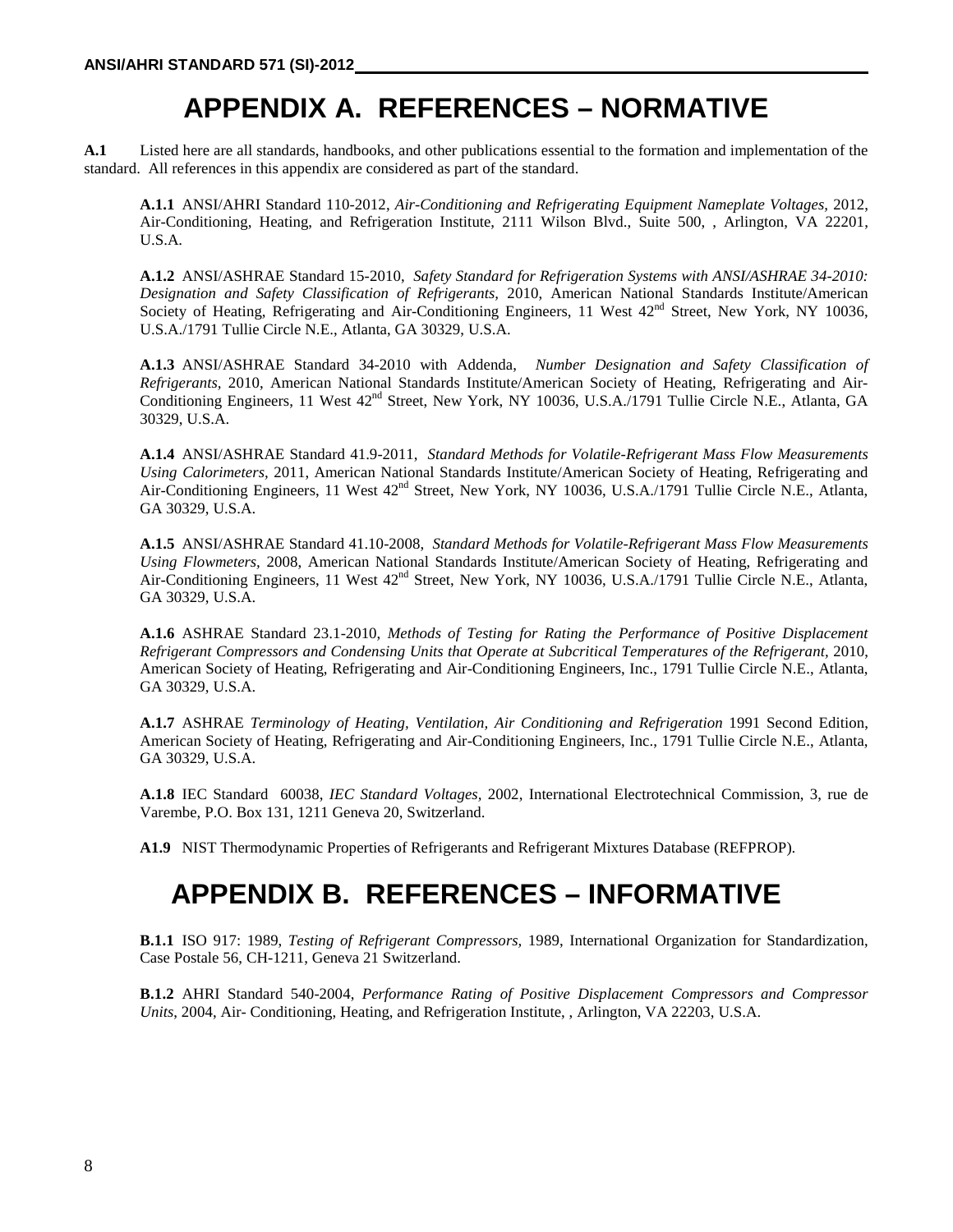# **APPENDIX C. METHOD OF TEST FOR TRANSCRITICAL AND TWO STAGE SUBCRITICAL CYCLES – NORMATIVE**

#### **Section C1. Purpose**

**C1.1** *Purpose.* The purpose of this appendix is to supplement ASHRAE Standard 23.1 and to provide a method of testing for rating Positive Displacement Refrigerant Compressors and compressor units that operate within transcritical and two stage subcritical refrigeration cycles.

#### **Section C2. Requirements**

#### **C2.1** *Test Requirements.*

**C2.1.1** *Compressor or Compressor Unit Ratings.* Each test data point used for rating a compressor or compressor unit shall consist of a primary test and a simultaneous, independent confirming test at a specified set of operating conditions. Compressor or compressor unit ratings shall be determined from refrigerant mass flow rates obtained by the primary method of test. However, each refrigerant mass flow rate obtained from the primary test (a timeaveraged flow rate for a specific test data point) shall be considered to be valid only if the measured refrigerant mass flow rate from the corresponding confirming test (a time-averaged flow rate for the same test data point over the same time span) is within  $\pm$  3% of the primary test measurement.

For the purpose of ratings, the refrigerant mass flow rate (used in Equations C1 through C14) is defined as being the compressor or compressor unit suction mass flow rate for each stage.

If an intermediate cooling means is included in the test article, the test shall be performed according to the manufacturer's instructions with respect to the parameters needed to operate the intermediate cooling means.

If a refrigerant injection scheme is included in the test article, the refrigerant injection shall be performed according to the manufacturer's instructions with respect to pressure, temperature, quality, and refrigerant mass flow rate at the injection location.

For example, when testing compressors or compressor units that use refrigerant injection for cooling and that includes a test method that measures total refrigerant mass flow rate on the supercritical discharge side of the test article, the refrigerant injection mass flow rate shall be measured by one of the methods listed in Table 1 and shall be subtracted from the total refrigerant mass flow rate to determine the compressor or compressor unit refrigerant mass flow rate. The resulting value for refrigerant mass flow rate shall be used in Equations C1 through C14.

**C2.1.2** *Power Input.* Power Input to the compressor or compressor unit shall be determined using the test method described in Section C5.2. This includes the Power Input to the shaft of Open Drive Refrigerant Compressors, the Power Input at the motor terminals for Hermetic Refrigerant Compressors, Semi Hermetic Refrigerant Compressors, or Open Drive Refrigerant Compressors and the power absorbed by all ancillaries that are necessary to sustain the operation of the compressor or compressor unit (e.g., oil pump, fan motors, controls components, and circulating pumps.)

**C2.1.3** *Thermodynamic State Points.* The thermodynamic state points illustrated in Figures C1-C4 apply to the calculations described below. The single stage compressor efficiency calculations in Equation C1 apply for Figures C1 and C2. Specifically, Figure C2 shows the pressure versus enthalpy cycle for the single stage refrigerant system illustrated in Figure C1. Heat transfer into the evaporator  $(\dot{q})$  transforms the refrigerant into a superheated vapor between state points 1 and 2. The compressor increases the refrigerant pressure between state points 2 and 3. State point 3s illustrates the compressor discharge condition that would correspond to an isentropic compression process. Heat transfer out from the gas cooler  $(\dot{q}_c)$  transforms the refrigerant into a relatively cool supercritical fluid at state point 4. The remaining step in the cycle between state points 4 and 1 is an isenthalpic pressure decrease through a metering device to transform the refrigerant to a liquid refrigerant two phase mixture at the thermodynamic conditions at the evaporator inlet.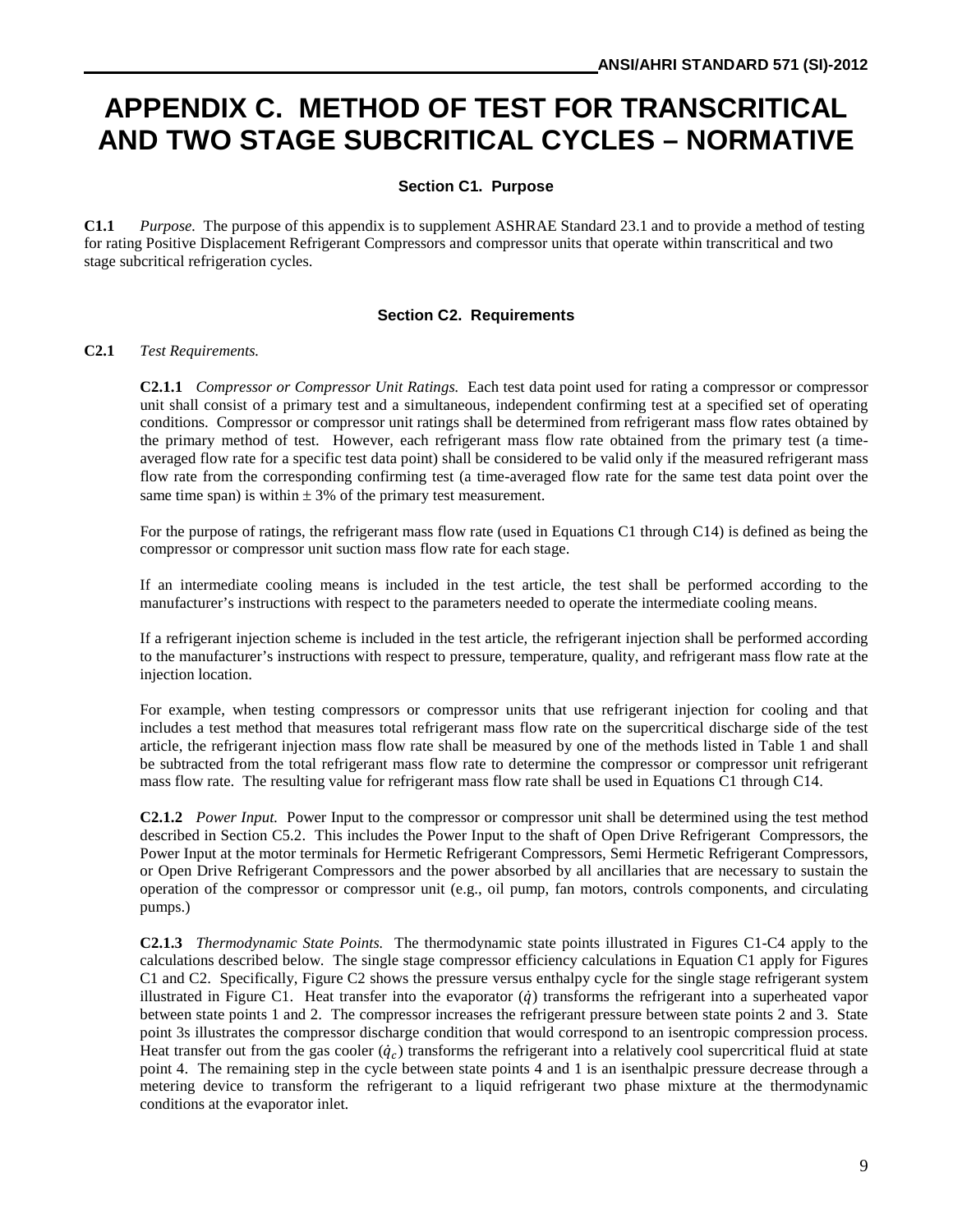Figures C3 and C4 show a two-stage system with intermediate pressure economization. The two-stage compressor efficiency calculations (C2) apply for Figures C3 and C4. Figure C4 shows the pressure versus enthalpy cycle for the two-stage economized refrigerant system illustrated in Figure C3. Heat transferred into the evaporator (q̇) transforms the refrigerant into a superheated vapor between state points  $1_1$  and  $2_1$  ( $2_{1s}$  is identical to  $2_1$ .) The first stage of the compressor increases the refrigerant pressure between state points  $2<sub>1</sub>$  and  $3<sub>1</sub>$ . State point  $3<sub>1s</sub>$  illustrates the compressor discharge condition that would correspond to an isentropic compression process for stage 1. The intermediate pressure refrigerant saturated vapors flow (m<sub>I</sub>) leaving the economizer at thermodynamic state point 5 combines with the first stage compressor discharge flow  $(m_1)$  to enter the second stage of the compressor  $(m_2)$  at state point  $2<sub>2</sub>$ . The second stage of the compressor increases the refrigerant pressure between state points  $2<sub>2</sub>$  and  $3<sub>2</sub>$ . State point  $2_{2s}$  illustrates the thermodynamic state that corresponds to mixing of the intermediate pressure flow  $(m_1)$ from state point 5 with the theoretical isentropic compressor discharge at state  $3_{1s}$ . State point  $3_{2s}$  illustrates the compressor discharge condition that would correspond to an isentropic compression process for stage 2 from the second stage theoretical suction gas state  $2_{2s}$ . Heat transfer out from the gas cooler  $(\dot{q}_c)$  transforms the refrigerant into a relatively cool supercritical fluid at state point 42. The refrigerant expands at constant enthalpy through a metering device to the intermediate pressure state point  $1<sub>2</sub>$ , where it separates in a flash tank to a saturated vapor state point 5 and a saturated liquid state point  $4<sub>1</sub>$ . In the case of a direct expansion economizer, state point 5 could be a superheated vapor, saturated vapor or two-phase refrigerant. The intermediate pressure saturated vapor flow  $(m<sub>1</sub>)$  combines with the 1<sup>st</sup> stage compressor flow  $(m<sub>1</sub>)$ , while the saturated liquid flow  $(m<sub>1</sub>)$  expands at constant enthalpy through a metering device to state point  $1<sub>1</sub>$  at the evaporator inlet.



**Figure C1. Single Stage Refrigeration Cycle Schematic with Thermodynamic State Point Numbers**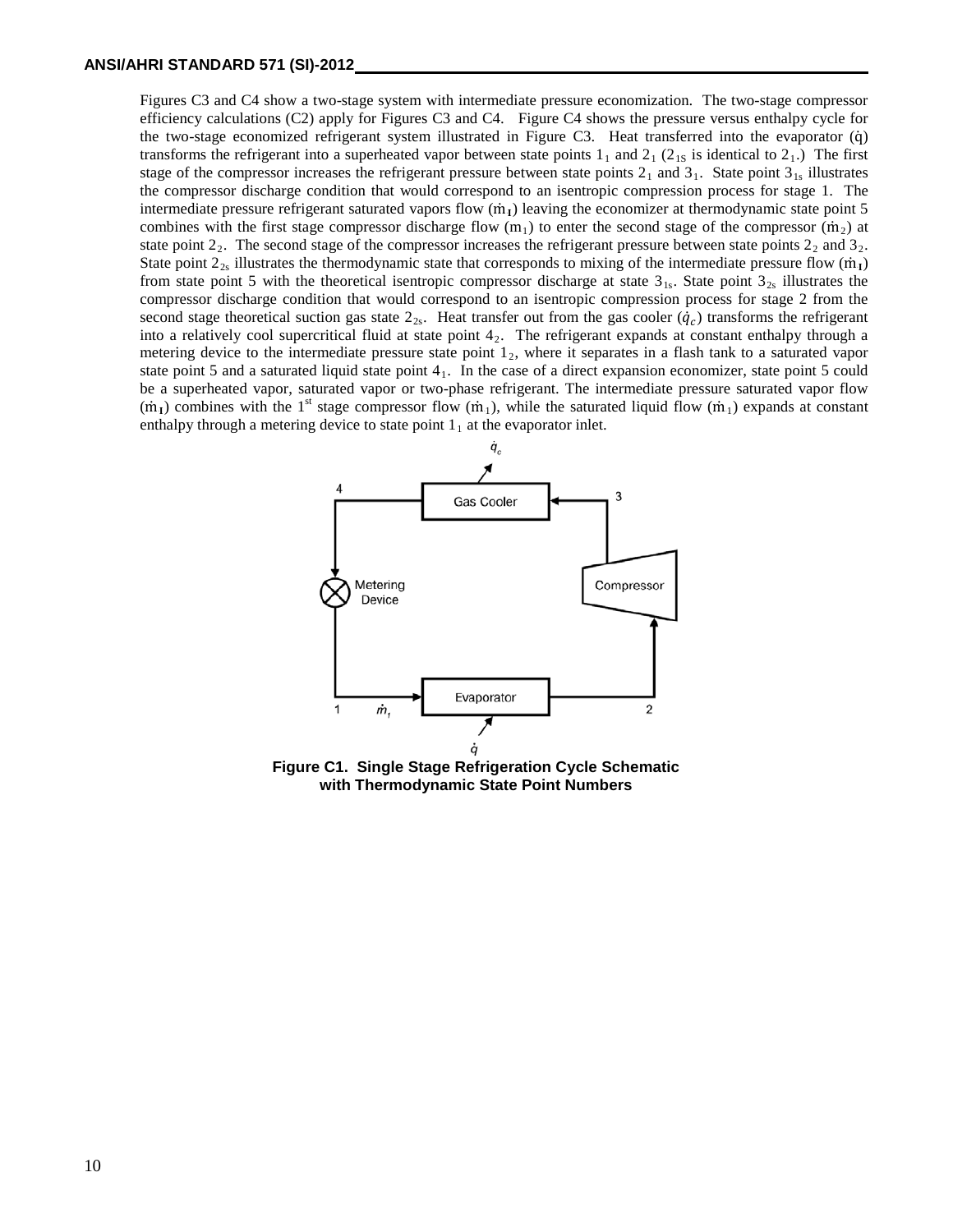

**Figure C2. Single Stage Pressure Versus Enthalpy Diagram for the Refrigeration Cycle Shown in Figure C1**



**Figure C3. Two Stage Refrigeration Cycle Schematic with Thermodynamic State Point Numbers**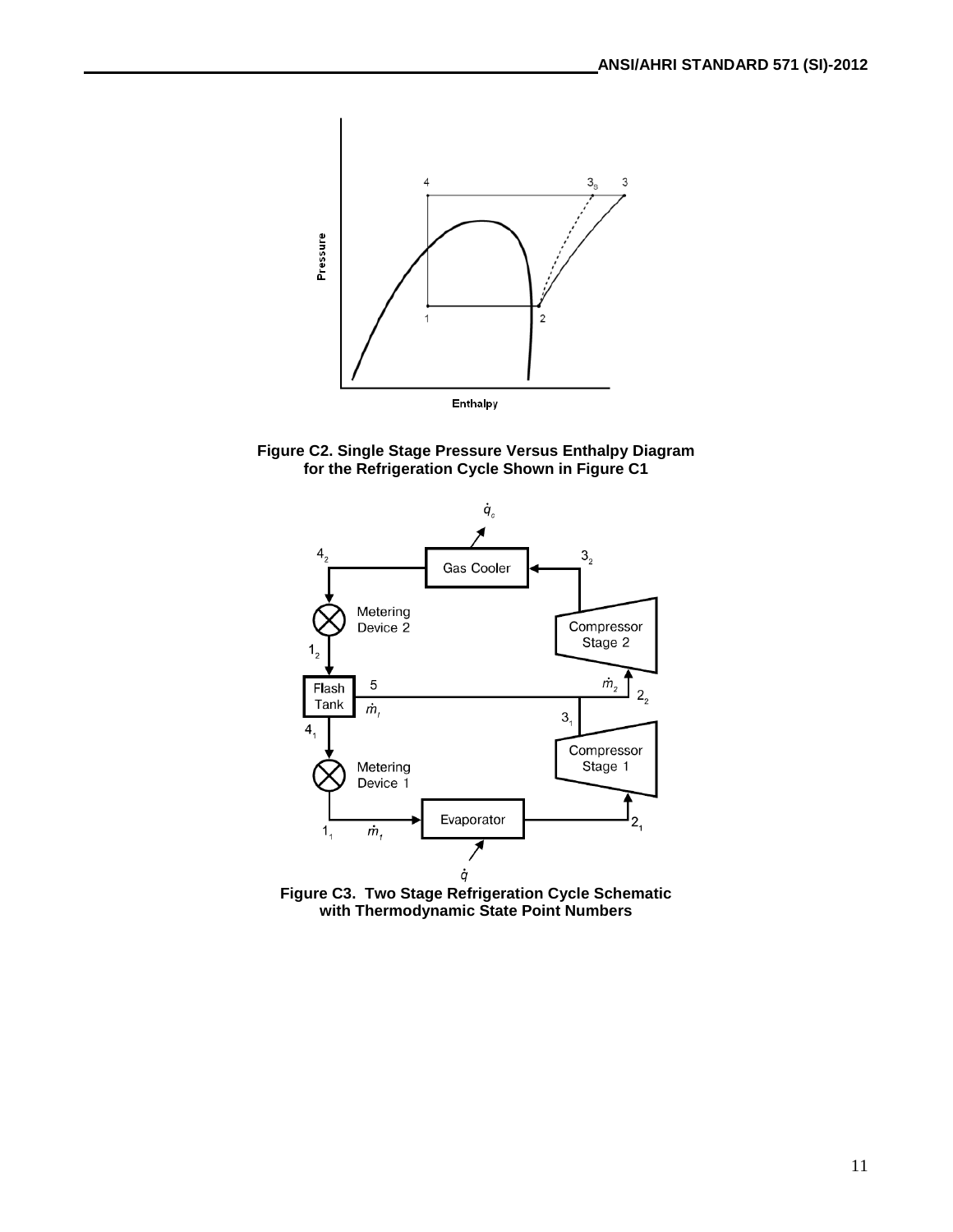



**C2.1.4** *Efficiency.* Compressor Efficiency, Compressor Unit Efficiency, or performance factor shall be computed as described in the paragraphs below. The refrigerant thermodynamic state  $2<sub>1</sub>$  is defined by the pressure and temperature parameters.

**C2.1.4.1** Compressor Efficiency or Compressor Unit Efficiency, for single-stage compressors or compressor unit, shall be computed as shown in Equation C1:

$$
\eta = \frac{\left[\dot{m}(h_{3s} - h_2)\right]}{P} \cdot 100
$$
 C1

Where:

- $h_2$  = Specific enthalpy of refrigerant vapor entering the compressor or compressor unit, J/kg
- $h_{3s}$  = Specific enthalpy of refrigerant vapor at discharge pressure, following an isentropic compression of the refrigerant vapor entering the compressor or compressor unit, J/kg
- $\dot{m}$  = Refrigerant mass flow rate, kg/s<br>  $\eta$  = Compressor or Compressor Unit
- η = Compressor or Compressor Unit Efficiency, %
- $P = Power Input, W$

**C2.1.4.2** Compressor Efficiency or Compressor Unit Efficiency, for two-stage compressors, shall be computed as shown in Equation C2:

$$
\eta = \frac{\left[ \dot{m}_1 (h_{3_{1s}} - h_{2_{1s}}) + \dot{m}_2 (h_{3_{2s}} - h_{2_{2s}}) \right]}{P} \cdot 100
$$
 C2

Where:

- $h_{2.5}$  = Specific enthalpy of refrigerant vapor entering the first stage of the compressor or compressor unit, J/kg
- $h_{2s}$  = Specific enthalpy of refrigerant vapor entering the second stage of the compressor or compressor unit assuming an isentropic compression within the first compression stage, J/kg
- $h_{3.5}$  = Specific enthalpy of refrigerant vapor leaving the first stage of the compressor or compressor unit assuming an isentropic compression within the first compression stage, J/kg
- $h_{3.55}$  Specific enthalpy of refrigerant vapor leaving the second stage of the compressor or compressor unit assuming an isentropic compression within the second compression stage, J/kg
- η = Compressor or Compressor Unit Efficiency, %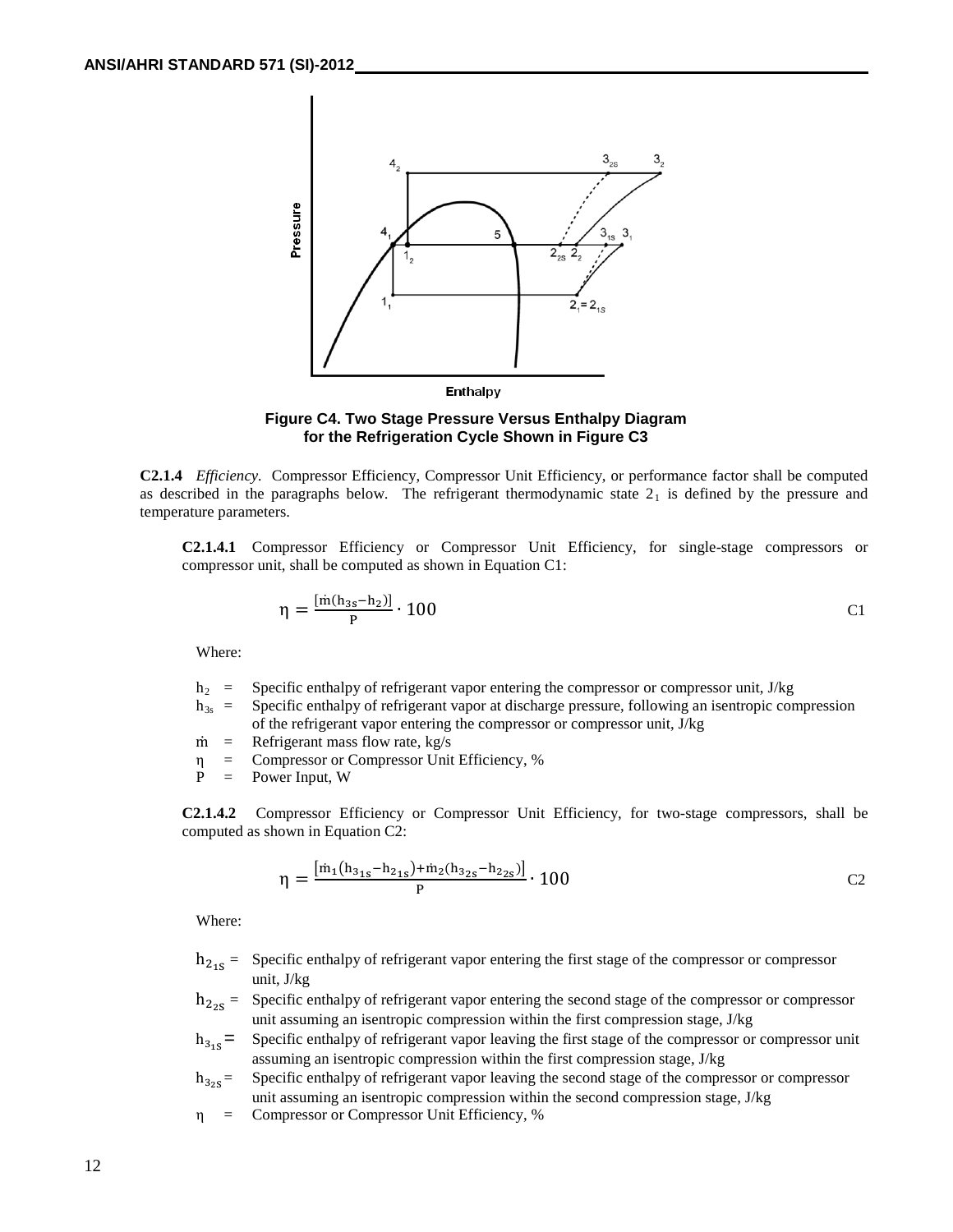P = Power Input, kW

The thermodynamic state,  $h_{z_{2s}}$  is calculated as follows:

$$
h_{2_{2S}} = \frac{m_1 h_{3_{1S}} + m_1 h_5}{m_2}
$$
 C3

Where:

 $h_5$  = Specific enthalpy of refrigerant flow entering the compressor or compressor unit by the intermediate pressure refrigerant communication port, J/kg (Btu/lb)

**C2.1.5** *Oil Circulation Rates.* Oil circulation rates through a calorimeter or liquid flowmeter shall not exceed 2%. Oil circulation rates through a gaseous flowmeter shall not exceed 1%.

**C2.1.5.1** If the compressor or compressor unit is designed to be used only in applications that include an efficient oil separator (i.e., oil circulation is less than 1,000 ppm), then an oil separator that meets this requirement should be included in the test setup and oil circulation measurement is not required.

**C2.1.5.2** If the compressor or compressor unit is designed to be applied without an efficient oil separator, the oil circulation must be measured as prescribed in ANSI/ASHRAE 41.9 or in ANSI/ASHRAE 41.10.If measurements show that the oil circulation rate will exceed 2% (1% for a gaseous flowmeter method), then an auxiliary oil separator capable of reducing the oil circulation rates to meet the requirements must be used.

**C2.1.5.3** Any oil removed from the refrigerant by an oil separator must be returned to the refrigerant circuit in a manner that does not affect the refrigerant mass flow measurement as described below:

> **C2.1.5.3.1** If the oil separator is normally applied with the compressor or compressor unit as defined in ANSI/ASHRAE 41.9 or ANSI/ASHRAE 41.10, the oil from the separator should be returned in the normal way the equipment is applied.

**C2.1.5.3.2** If an auxiliary oil separator is required, the oil from the auxiliary separator should be returned to the refrigerant circuit at a location downstream of the calorimeter outlet or flowmeter outlet.

**C2.1.6** *Suction Superheat.* Suction superheat is the difference between the refrigerant vapor temperature and the dew point temperature at the subcritical pressure of the refrigerant entering the compressor. Suction superheat is defined, specified, and measured for the lowest pressure suction port only and does not include interstage or second stage inlet conditions.

**C2.1.7** *Expansion Device Inlet Temperature and Pressure.* The temperature and pressure of the refrigerant entering each metering device shall be determined for each test condition.

**C2.1.8** *Capacity.* Capacity shall be computed as described in the paragraphs below.

**C2.1.8.1** Compressor or compressor unit Refrigerating Capacity, for Single Stage and Two Stage Compressors or compressor units, shall be computed as shown in Equation C4:

$$
\dot{\mathbf{q}} = \dot{\mathbf{m}}_1 (\mathbf{h}_2 - \mathbf{h}_1) \tag{24}
$$

Where:

- $\dot{q}$  = Evaporator capacity at the specified operating conditions, W<br>  $\dot{m}$ , = Refrigerant mass flow rate through the evaporator, kg/s
- $\dot{m}_1$  = Refrigerant mass flow rate through the evaporator, kg/s<br> $h_1$  = Specific enthalpy of refrigerant entering the evaporator.
- $=$  Specific enthalpy of refrigerant entering the evaporator, J/kg
- $h_2$  = Specific enthalpy of refrigerant entering the compressor or compressor unit, J/kg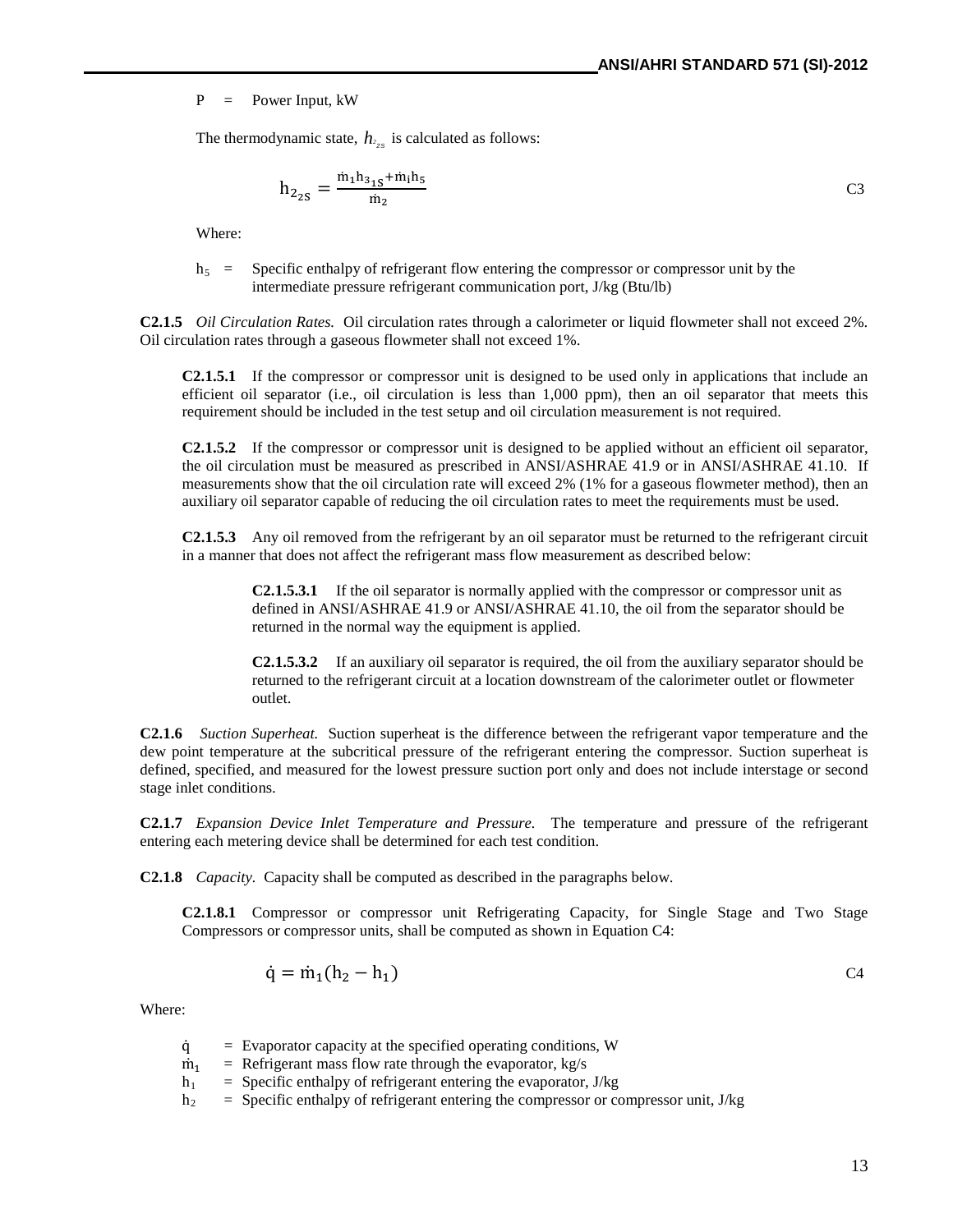**C2.1.9** *Refrigerant Data*. The source from which refrigerant thermodynamic properties are obtained shall be stated in the test report including the version number of the property database. The preferred source is *NIST Thermodynamic Properties of Refrigerants and Refrigerant Mixtures Database (REFPROP)*.

**C2.1.10** *Safety.* See ANSI/ASHRAE Standard 15*, Safety Standard for Refrigeration Systems* for all calorimeters and flowmeters used for these rating tests.

**C2.2** *Specified Test Conditions.* Rating tests on a compressor or compressor unit shall be performed at one or more sets of steady-state operating test conditions. Each set of specified test conditions shall include the following parameters with acceptable tolerance limits provided for each parameter.

**C2.2.1** Electrical conditions for hermetic compressor, semi-hermetic compressor, open drive, or compressor unit:

**C2.2.1.1** Voltage for each phase, V

**C2.2.1.2** Line frequency, Hz

**C2.2.2** Shaft rotational speed if the compressor is an Open Drive type,  $s^{-1}$ 

**C2.2.3** Ambient air temperature, °C

**C2.2.4** Refrigerant suction pressure entering the compressor, kPa

**C2.2.5** The temperature of the suction superheated refrigerant vapor entering the compressor (see Section C2.1.6 for definition) shall be specified, °C

**C2.2.6** Refrigerant pressure leaving the compressor, kPa

**C2.2.7** Suction superheat, the difference between the refrigerant vapor temperature and the dew point temperature at the pressure of the refrigerant entering the compressor, K

**C2.2.8** The refrigerant inlet conditions at the expansion device before the evaporator

**C2.2.8.1** The thermodynamic state of the refrigerant at the inlet of the expansion device before the evaporator shall be consistent with the rating method declared from Section 5.5.

**C2.2.9** The refrigerant inlet conditions at the metering device for refrigerant rejection

**C2.2.9.1** For a compressor or a compressor unit with refrigerant injection, the temperature, °C, and pressure, kPa, of the refrigerant entering the metering device shall be specified.

**C2.3** *Values to be Determined.*

**C2.3.1** Values that shall be determined at each test condition are:

**C2.3.1.1** Refrigerant mass flow rate, kg/s , obtained from both the primary and confirming test methods. For Two Stage Compressors or compressor units, the refrigerant mass flow rate, kg/s, for each stage shall be determined.

**C2.3.1.2** Power Input, W

**C2.3.1.3** Compressor or Compressor Unit Efficiency

**C2.3.1.4** Coefficient of Performance, W/W

- **C2.3.1.5** Oil circulation rate at suction pressure port (percent by mass) if required by Section C2.1.5
- **C2.3.1.6** Suction superheat, as defined in Section C2.1.6 , K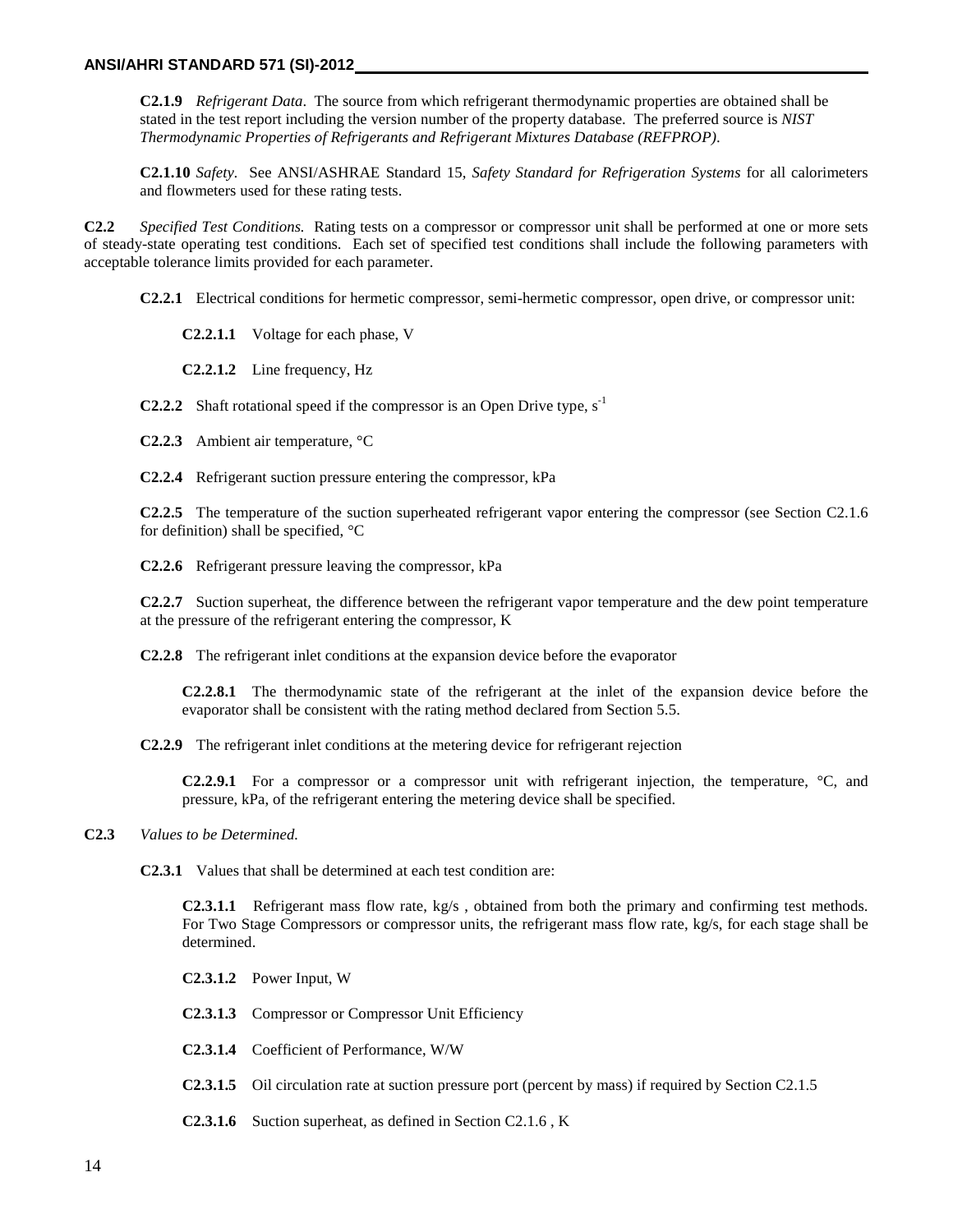**C2.3.1.7** Expansion device inlet temperature, as defined in Section C2.1.7, °C

**C2.3.1.8** Ambient air temperature surrounding the compressor, °C

**C2.3.1.9** Barometric pressure (required whenever a pressure-sensing device is referenced to atmospheric pressure), kPa

**C2.3.2** Additional values that may also be determined include the following:

- **C2.3.2.1** Capacity, W
- **C2.3.2.2** Volumetric efficiency, %
- **C2.3.2.3** Current, A
- **C2.3.2.4** Compressor shaft rotational speed,  $s^{-1}$
- **C2.3.2.5** Compressor torque, N·m.
- **C2.3.2.6** Air circulation rate, L/s, air speed, m/s , and/or airflow direction
- **C2.3.2.7** The vapor intermediate pressure of the refrigerant entering the compressor, kPa
- **C2.3.2.8** The vapor temperature of the refrigerant entering the compressor at the intermediate pressure, °C
- **C2.3.2.9** The vapor quality of the refrigerant entering the compressor at the intermediate pressure, %

**C2.3.2.10** Cooling fluid inlet and outlet temperature, °C

#### **Section C3. Instruments**

Refer to ASHRAE Standard 23.1.

#### **Section C4. Methods of Testing**

The method of testing is covered in this Appendix C and supplemented by ASHRAE Standard 23.1.

#### **Section C5. Compressor Testing**

**C5.1** *Preparations.*

**C5.1.1** Leak-test the refrigerant system to ensure that no refrigerant leaves the system during the test.

**C5.1.2** Install the correct oil and refrigerant charges.

**C5.1.3** Provide a means for measuring air circulation (if required) in terms of quantity, velocity, temperature and orientation with respect to the compressor.

**C5.1.4** Provide a means for collecting refrigerant liquid/oil samples for oil circulation rate measurements if required by Section C2.1.5.

**C5.1.5** Insulate temperature sensors as required to ensure measurement accuracy.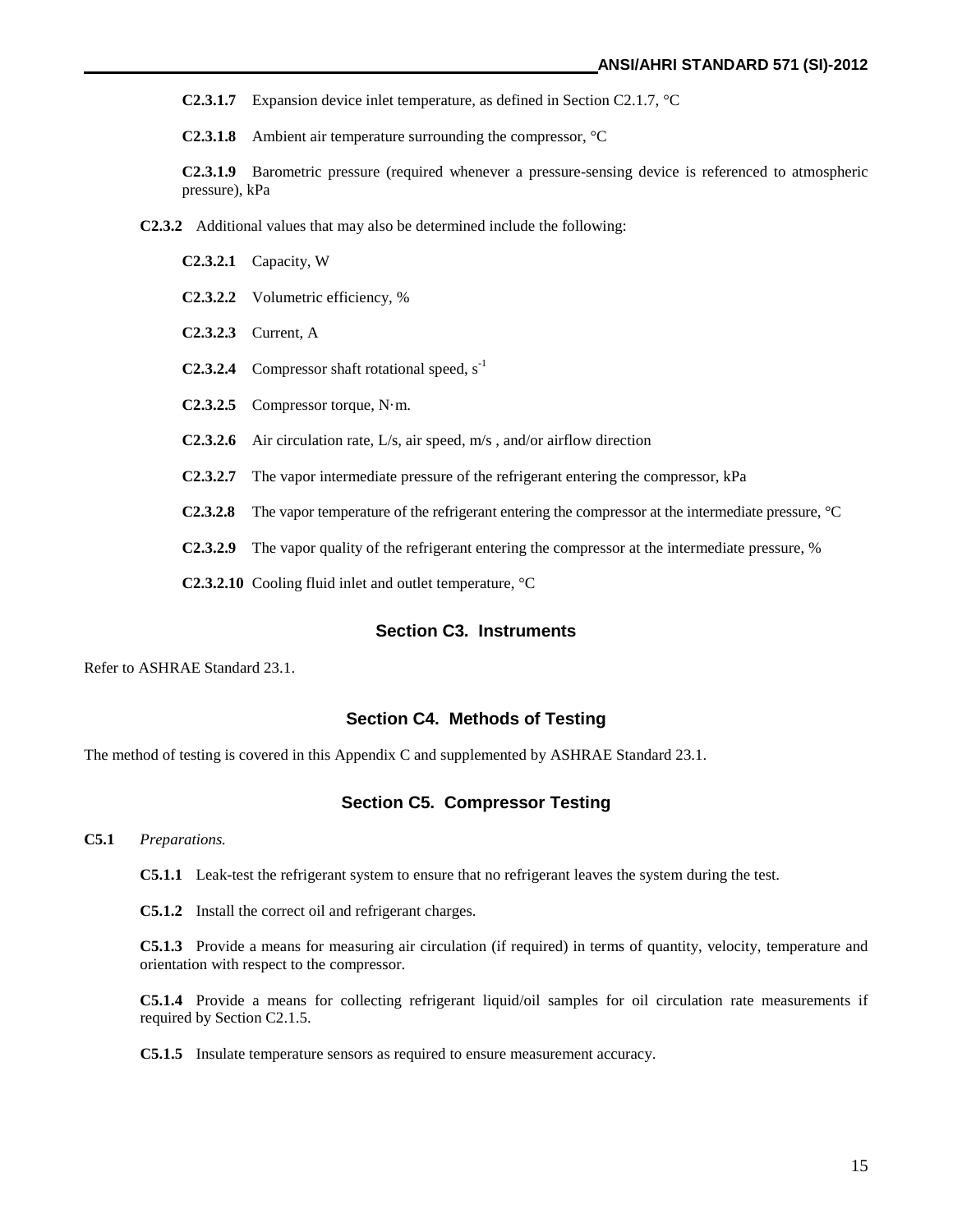#### **ANSI/AHRI STANDARD 571 (SI)-2012**

**C5.2** *Operating Conditions and Limits.*

**C5.2.1** When Power Input is determined by electrical power measurement, regulate the voltage for each phase at the motor terminal to within  $\pm 1\%$  of the voltage specified.

**C5.2.2** When Power Input is determined by shaft power measurement, regulate the shaft speed to within  $\pm 1\%$  of the speed specified.

**C5.2.3** Adjust and maintain the compressor ambient temperature to within  $\pm 4$  K of the specified value.

**C5.2.4** If using interstage heat rejection, adjust and maintain the cooling fluid temperature to within  $\pm 1$  K of the specified value.

**C5.2.5** If required for rating, adjust and maintain the air circulation surrounding the compressor within the limits specified in the test plan. This may include volumetric airflow rate, speed, temperature and/or orientation with respect to the compressor.

**C5.2.6** Adjust and maintain the compressor suction pressure to within  $\pm 1\%$  of the absolute pressure specified.

**C5.2.7** Adjust and maintain the compressor suction vapor temperature to within  $\pm 1$  K of the temperature specified.

**C5.2.8** If intermediate pressure flow exists, adjust and maintain the compressor intermediate pressure to within  $\pm$ 1% of the measured absolute pressure value.

**C5.2.9** If intermediate pressure flow exists, adjust and maintain the temperature of the intermediate pressure vapor entering the compressor to within  $\pm 1$  K of the measured temperature value.

**C5.2.10** Adjust and maintain the pressure leaving the compressor to within  $\pm$  1% of the specified absolute discharge pressure value.

**C5.2.11** Adjust and maintain the gas cooler supercritical vapor temperature to within  $\pm 1$  K of the temperature specified.

C**5.2.12** A minimum of three trial sets of refrigerant mass flow rate measurements shall be made at stable test conditions to each refrigerant flow rate being measured. The average of all data values shall be used as the reported test measurement value. The variation of each individual value shall not differ from the averaged value by more than  $\pm$ 2%.

**C5.2.13** Compressor mechanical equilibrium ("break-in"), as evidenced by steady-state values of power or current and capacity readings, is required. The manufacturer's recommendations for the break-in procedure and the period required should be followed.

**C5.2.14** For refrigerant injection compressors, the injection mass flow rate shall be adjusted and maintained for each compressor inlet to within  $\pm 1\%$  of the measured value.

#### **C5.3** *Compressor Test Report.*

**C5.3.1** *Test Identification.*

**C5.3.1.1** Date, place, time and duration of test

**C5.3.1.2** Operator's name

**C5.3.2** *Test Article Description.*

**C5.3.2.1** Test article description (e.g., model number, serial number)

**C5.3.2.2** Refrigerant number (according to ANSI/ASHRAE Standard 34 with Addenda)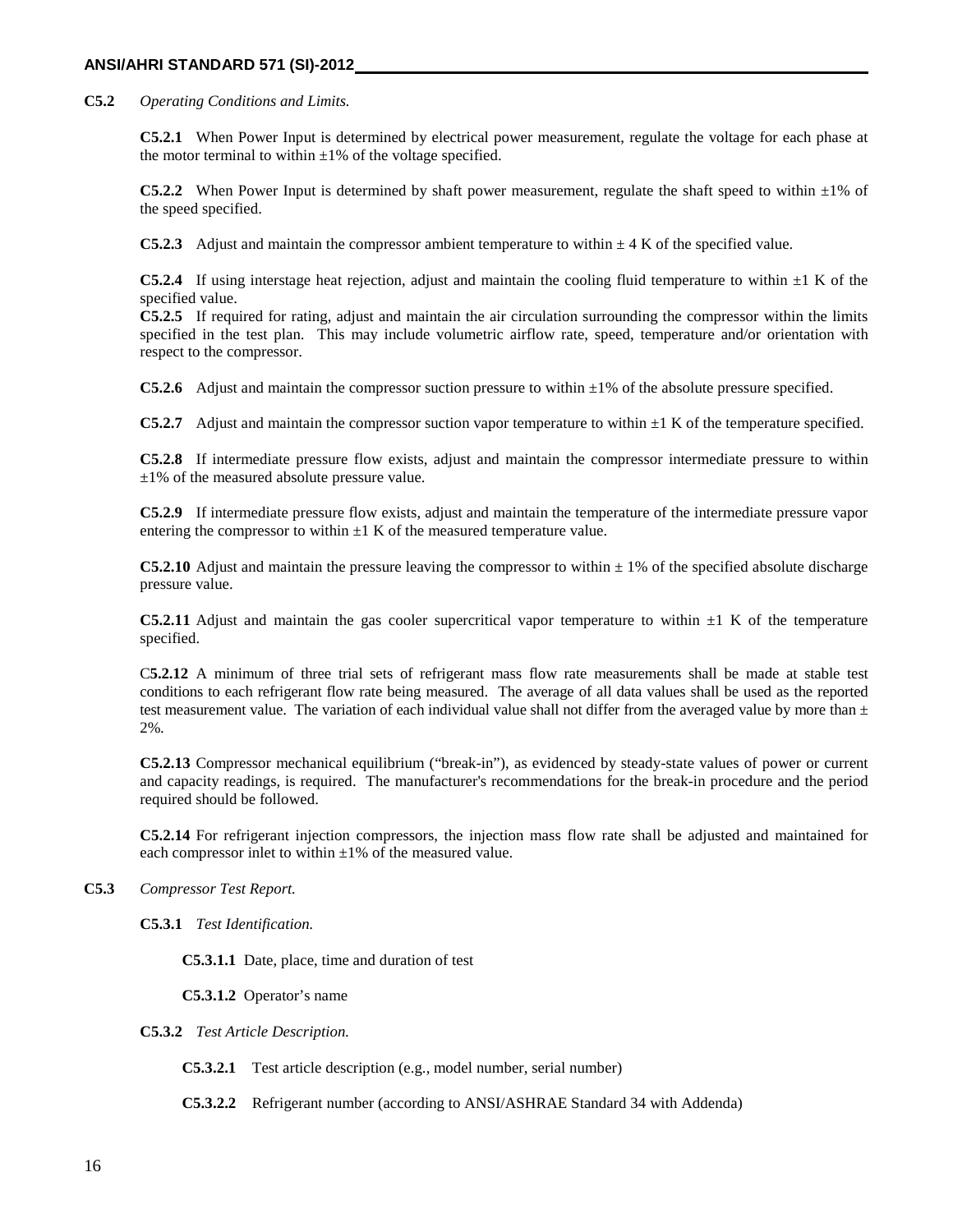- **C5.3.2.3** Source of refrigerant thermodynamic property data
- **C5.3.2.4** Lubricant identification
- **C5.3.2.5** Type of compressor: single stage, two-stage, with or without refrigerant injection or intermediate cooling means
- **C5.3.2.6** Type of rating method used per Section 5.5
- **C5.3.3** *Primary Method Equipment Description.*
	- **C5.3.3.1** Calorimeter or flowmeter test method selected for each mass flow measurement
	- **C5.3.3.2** Test apparatus description, model number, and serial number
- **C5.3.4** *Confirming Method Equipment Description.*
	- **C5.3.4.1** Calorimeter or flowmeter test method selected for each mass flow measurement
	- **C5.3.4.2** Test apparatus description, model number, and serial number
- **C5.3.5** *Measured Operating Conditions.*
	- **C5.3.5.1** Ambient air temperature, °C
	- **C5.3.5.2** Ambient airflow conditions temperature, circulation rate, speed, and/or direction (if required)
	- **C5.3.5.3** Barometric pressure (required whenever a pressure-sensing device is referenced to atmospheric pressure), kPa
	- **C5.3.5.4** Electrical conditions for Hermetic Refrigerant Compressors, Semi-Hermetic Refrigerant Compressors, or motor-compressors for each phase:

**C5.3.5.4.1** Voltage, V **C5.3.5.4.2** Frequency, Hz **C5.3.5.4.3** Current, A, (if required)

- **C5.3.5.5** Shaft rotational speed for Open Drive Refrigerant Compressors,  $s^{-1}$
- **C5.3.5.6** Refrigerant pressure entering the compressor, kPa
- **C5.3.5.7** Refrigerant temperature entering the compressor, °C
- **C5.3.5.8** Refrigerant pressure leaving the compressor, kPa
- **C5.3.5.9** Refrigerant temperature leaving the compressor, °C
- **C5.3.5.10** Refrigerant pressure entering the calorimeter or flowmeter for both the primary and confirming test methods, kPa
- **C5.3.5.11** Refrigerant temperature entering the calorimeter or flowmeter for both the primary and confirming test methods, °C
- **C5.3.5.12** Refrigerant pressure leaving the calorimeter or flowmeter for both the primary and confirming test methods, kPa
- **C5.3.5.13** Refrigerant temperature leaving the calorimeter or flowmeter for both the primary and confirming test methods, °C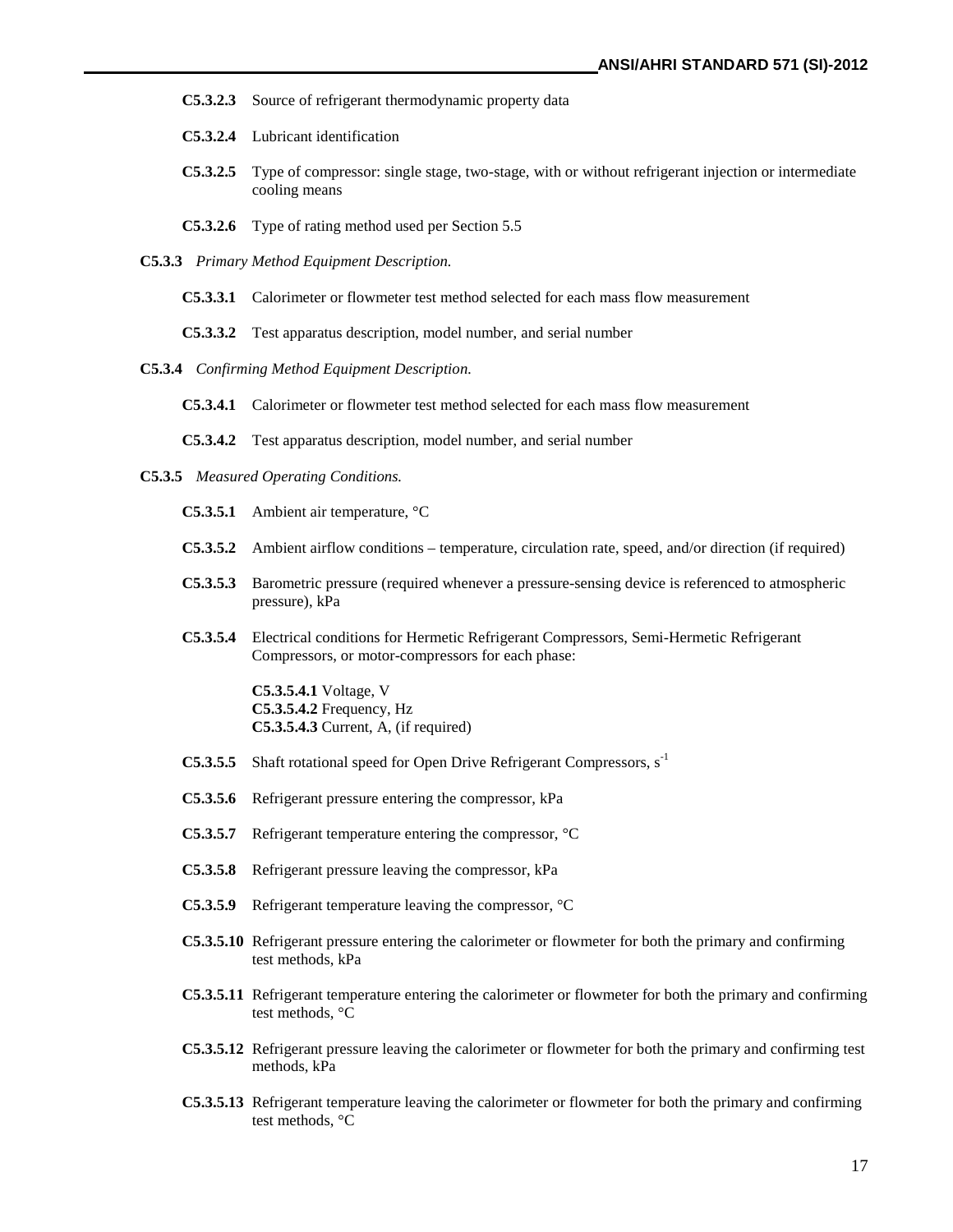- **C5.3.5.14** Suction superheat as described in Section C2.1.6, K
- **C5.3.5.15** Expansion device inlet temperature as described in Section C2.1.7, °C
- **C5.3.5.16** Expansion device inlet pressure as described in Section C2.1.7, kPa
- **C5.3.5.17** For a two-stage or refrigerant injection compressor or compressor unit, C5.2.5.6 through C5.2.5.1.6 shall be measured for each stage inlet and outlet, where these can be measured external to the compressor or compressor unit
- **C5.3.5.18** If interstage heat rejection is used, then the parameters specified by the manufacturer for operating the compressor's interstage heat rejection shall be measured
- **C5.3.6** *Compressor Test Results.*
	- **C5.3.6.1** Refrigerant mass flow rate from the primary test, kg/s
	- **C5.3.6.2** Refrigerant mass flow rate from the confirming test, kg/s (for reference only)
	- **C5.3.6.3** Power Input, W
	- **C5.3.6.4** Uncertainty in refrigerant mass flow rate, kg/s
	- **C5.3.6.5** Uncertainty in Power Input, W
	- **C5.3.6.6** Compressor Efficiency, %
	- **C5.3.6.7** Coefficient of Performance W/W
	- **C5.3.6.8** Oil circulation rate,  $\%$ <sub>mass</sub> (if required)
	- **C5.3.6.9** Refrigerating Capacity, W (if required)
	- **C5.3.6.10** Electrical data voltage, V, phase, frequency, Hz, and/or current, A (if required)
	- **C5.3.6.11** Compressor shaft rotational speed for Open Drive Refrigerant Compressors or (if required) for Hermetic Refrigerant Compressors, Semi-Hermetic Refrigerant Compressors, or open drive compressors, s<sup>-1</sup>
	- **C5.3.6.12** Compressor torque, Nm (if required)
	- **C5.3.6.13** In rating Methods 3 and 4, the intermediate pressure shall be reported, kPa
	- **C5.3.6.14** In rating Methods 3 and 4, the temperature of the intermediate pressure vapor entering the compressor shall be reported, °C.
	- **C5.3.6.15** For a two-stage or refrigerant injection compressor or compressor unit, refrigerant mass flow rates and uncertainty (as outlined in C5.3.6.1, C5.3.6.2, and C5.3.6.4) shall be reported for each stage inlet and outlet, kg/s.
	- **C5.3.6.16** If interstage heat rejection is used, then the parameters specified by the manufacturer for operating the compressor's interstage heat rejection shall be reported.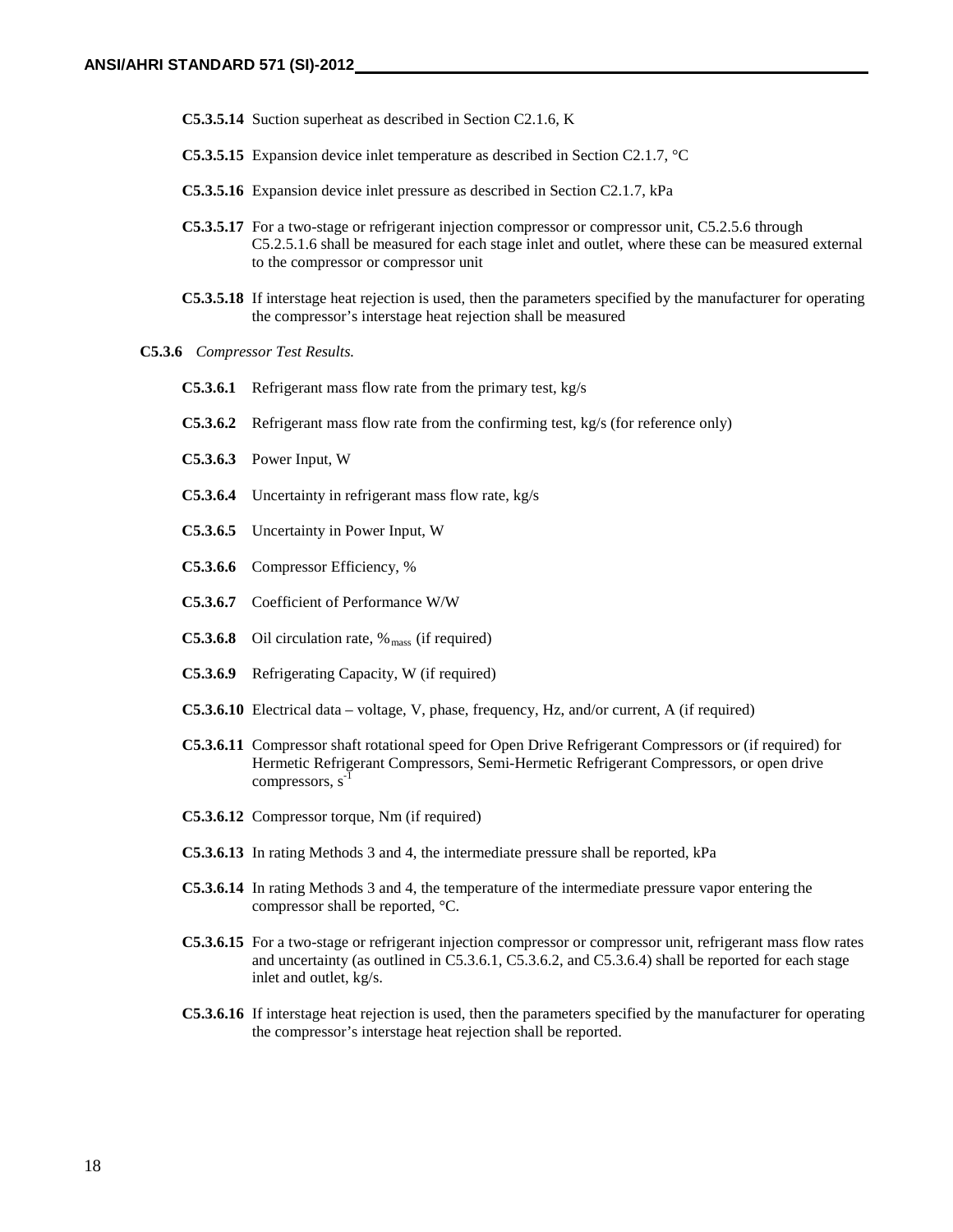#### **Section C6. Compressor Unit Testing**

**C6.1** *Preparations.*

**C6.1.1** Leak-test the refrigerant system to ensure that no refrigerant leaves the system during the test.

**C6.1.2** Install the correct oil and refrigerant charges.

**C6.1.3** Provide a means for measuring air circulation (if required) in terms of quantity, velocity, temperature and orientation with respect to the compressor.

**C6.1.4** Provide a means for collecting refrigerant liquid/oil samples for oil circulation rate measurements if required by Section C2.1.5.

**C6.1.5** Insulate temperature sensors as required to ensure measurement accuracy.

**C6.2** *Operating Conditions and Limits.*

**C6.2.1** If Power Input is to be determined by electrical power measurement, regulate the voltage for each phase at the motor terminal to within  $\pm 1\%$  of the voltage specified.

**C6.2.2** When Power Input is to be determined by shaft power measurement, regulate the shaft speed to within  $\pm 1\%$ of the speed specified.

**C6.2.3** Adjust and maintain the compressor suction pressure to within ±1% of the absolute pressure specified.

**C6.2.4** Adjust and maintain the compressor suction vapor temperature to within ±1 K of the temperature specified.

**C6.2.5** Adjust and maintain the cooling fluid temperature to within  $\pm 1$  K of the specified value.

**C6.2.6** Adjust and maintain the pressure leaving the compressor to within  $\pm$  1% of the absolute pressure specified.

**C6.2.7** Adjust and maintain the supercritical vapor temperature at the gas cooler outlet to within  $\pm 1$  K of the temperature specified.

**C6.2.8** If intermediate pressure flow exists, adjust and maintain the compressor intermediate pressure to within  $\pm 1\%$  of the measured absolute pressure value.

**C6.2.9** If intermediate pressure flow exists, adjust and maintain the temperature of the intermediate pressure vapor entering the compressor to within  $\pm 1$  K of the measured temperature value

**C6.2.10** A minimum of three trial sets of refrigerant mass flow rate measurements shall be made at stable test conditions to each refrigerant flow being measured. The average of all data values shall be used as the reported test measurement value. The variation of each individual value shall not differ from the averaged value by more than  $\pm$ 2%.

**C6.2.11** Compressor mechanical equilibrium ("break-in"), as evidenced by steady-state values of power or current and capacity readings, is required. The manufacturer's recommendations for the break-in procedure and the period required should be followed.

**C6.2.12** For two-stage and refrigerant injection compressors, the mass flow rate shall be adjusted and maintained for each compressor inlet within 1% of the measured value.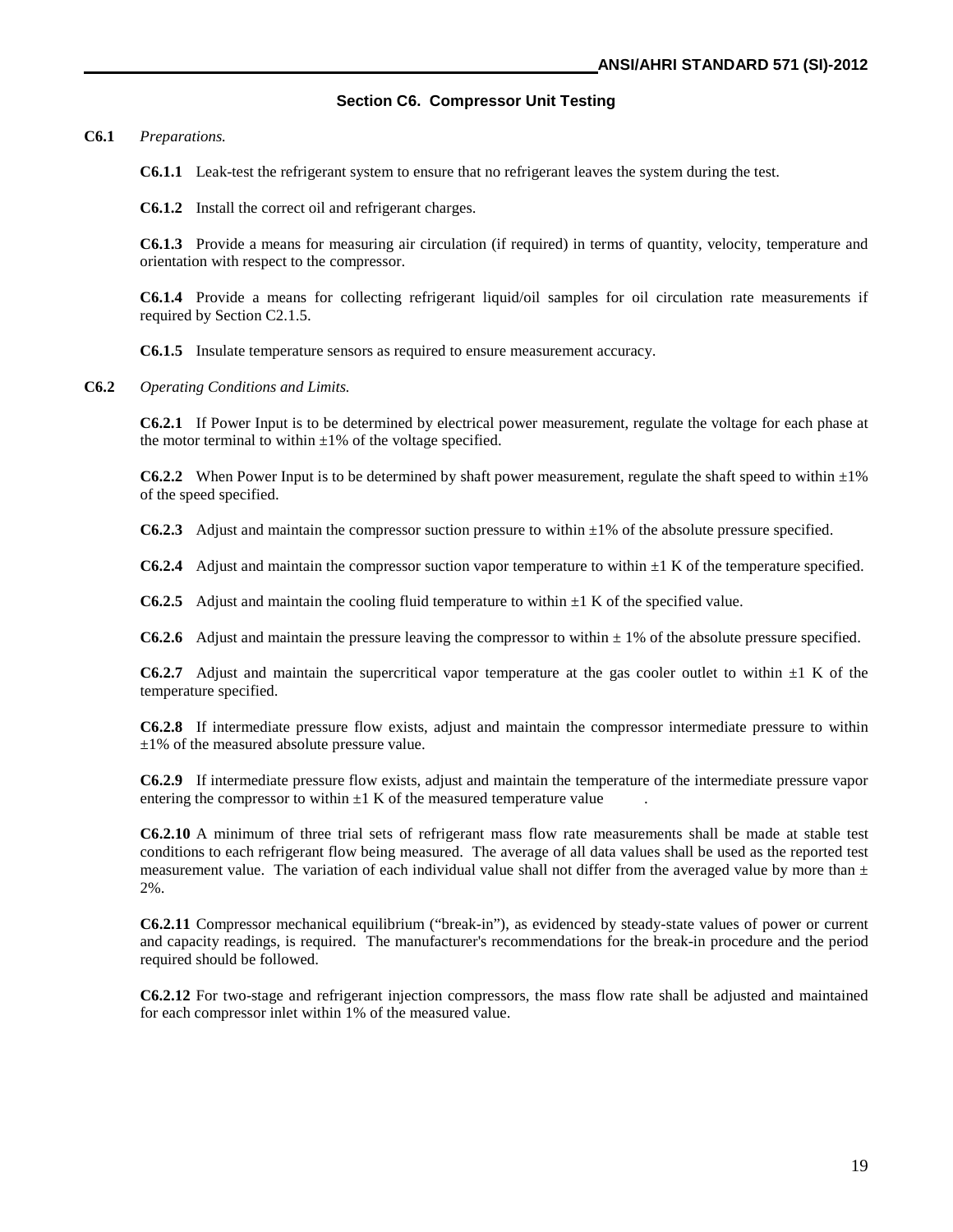- **C6.3** *Compressor Unit Test Report.*
	- **C6.3.1** *Test Identification.*
		- **C6.3.1.1** Date, place, time and duration of test
		- **C6.3.1.2** Operator's name
	- **C6.3.2** *Test Article Description.*
		- **C6.3.2.1** Test article description (e.g., model number, serial number)
		- **C6.3.2.2** Refrigerant number (according to ANSI/ASHRAE Standard 34 with Addenda)
		- **C6.3.2.3** Source of refrigerant thermodynamic property data
		- **C6.3.2.4** Lubricant identification
		- **C6.3.2.5** Type of compressor: single stage, two-stage with or without refrigerant injection
		- **C6.3.2.6** Type of rating method used per Section 5.5
	- **C6.3.3** *Primary Method Equipment Description.*
		- **C6.3.3.1** Calorimeter or flowmeter test method selected for each mass flow measurement
		- **C6.3.3.2** Test apparatus description, model number, and serial number
	- **C6.3.4** *Confirming Method Equipment Description.*
		- **C6.3.4.1** Calorimeter or flowmeter test method selected for each mass flow measurement
		- **C6.3.4.2** Test apparatus description, model number, and serial number
	- **C6.3.5** *Measured Operating Conditions.*
		- **C6.3.5.1** Ambient air temperature, °C
		- **C6.3.5.2** Ambient airflow conditions temperature, circulation rate, velocity, and/or direction (if required)
		- **C6.3.5.3** Barometric pressure (required whenever a pressure-sensing device is referenced to atmospheric pressure), kPa
		- **C6.3.5.4** Electrical conditions for hermetic compressors, semi-hermetic compressors, or motor-compressors for each phase:

**C6.3.5.4.1** Voltage, V **C6.3.5.4.2** Frequency, Hz **C6.3.5.4.3** Current, A, (if required)

- **C6.3.5.5** Shaft rotational speed for Open Drive Refrigerant Compressors, s<sup>-1</sup>
- **C6.3.5.6** Refrigerant pressure entering the compressor unit, kPa
- **C6.3.5.7** Refrigerant temperature entering the compressor unit, °C
- **C6.3.5.8** Refrigerant pressure leaving the compressor unit, kPa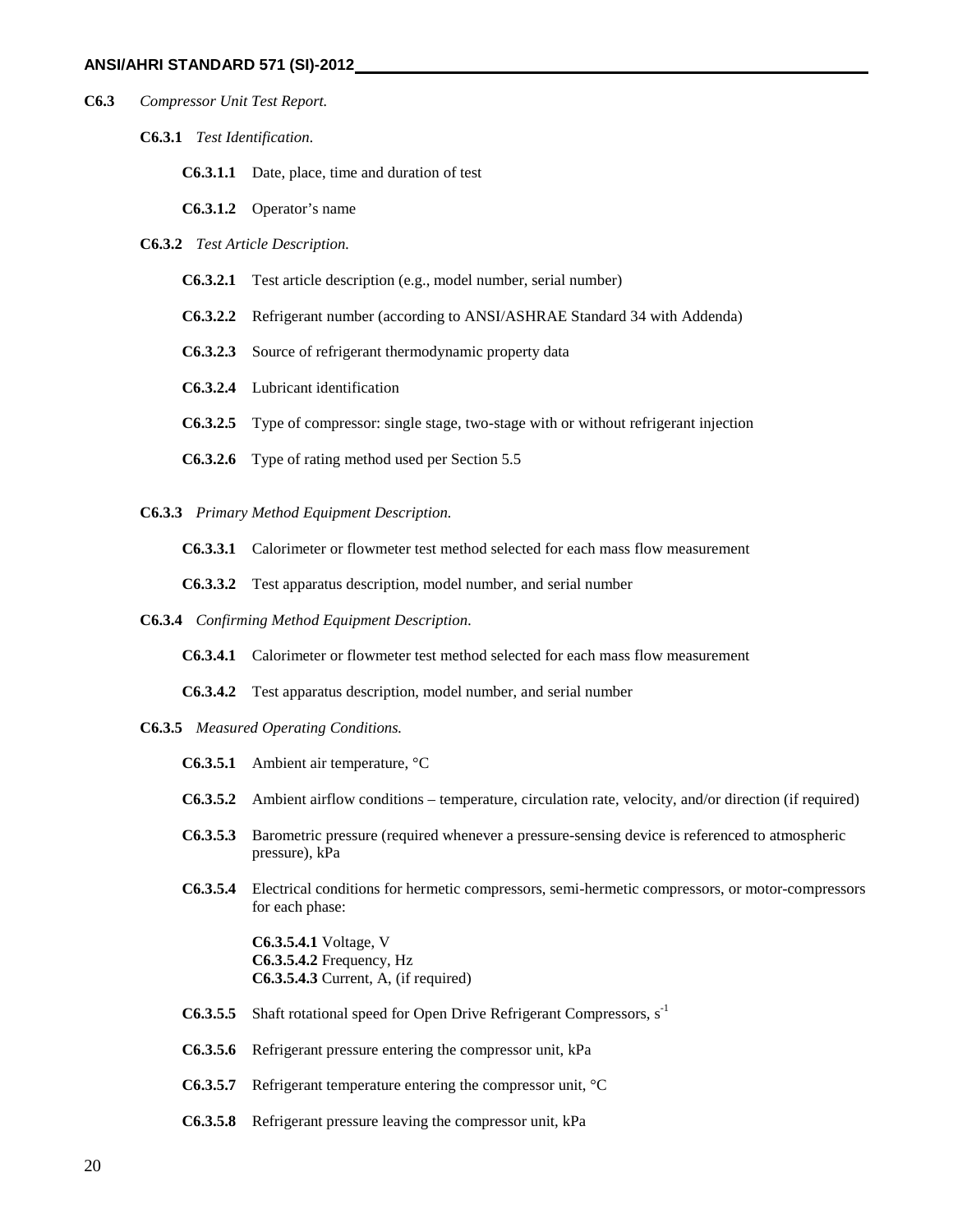- **C6.3.5.9** Refrigerant temperature leaving the compressor unit, °C
- **C6.3.5.10** Refrigerant pressure entering the calorimeter or flowmeter for both the primary and confirming test methods, kPa
- **C6.3.5.11** Refrigerant temperature entering the calorimeter or flowmeter for both the primary and confirming test methods, °C
- **C6.3.5.12** Refrigerant pressure leaving the calorimeter or flowmeter for both the primary and confirming test methods, kPa
- **C6.3.5.13** Refrigerant temperature leaving the calorimeter or flowmeter for both the primary and confirming test methods, °C
- **C6.3.5.14** Suction superheat as described in Section C2.2.7, K
- **C6.3.5.15** Expansion device inlet temperature as described in Section C2.1.7, °C
- **C6.3.5.16** Expansion device inlet pressure as described in Section C2.1.7, kPa
- **C6.3.5.17** For a two-stage or refrigerant injection compressor unit, pressure and temperature conditions described in Sections C6.3.5.6 through C6.3.5.16 shall be measured for each stage inlet and outlet.
- **C6.3.5.18** If intermediate cooling means is used, then the parameters specified by the manufacturer for operating the compressor unit's intermediate cooling means shall be measured.
- **C6.3.6** *Compressor Unit Test Results.*
	- **C6.3.6.1** Refrigerant mass flow rate from the primary test, kg/s
	- **C6.3.6.2** Refrigerant mass flow rate from the confirming test, kg/s (for reference only)
	- **C6.3.6.3** Power Input, W
	- **C6.3.6.4** Uncertainty in refrigerant mass flow rate, kg/s
	- **C6.3.6.5** Uncertainty in Power Input, W
	- **C6.3.6.6** Compressor Unit Efficiency or performance factor, W/W
	- **C6.3.6.7** Oil circulation rate,  $\%$ <sub>mass</sub> (if required)
	- **C6.3.6.8** Capacity, W (if required)
	- **C6.3.6.9** Volumetric efficiency, % (if required)
	- **C6.3.6.10** Electrical data voltage, V, phase, frequency, Hz, and/or current, A (if required)
	- **C6.3.6.11** Compressor shaft rotational speed for Open Drive Refrigerant Compressors or (if required) for hermetic or semi-hermetic compressors,  $s^{-1}$
	- **C6.3.6.12** Compressor torque, N·m (if required)
	- **C6.3.6.13** If intermediate pressure two-phase refrigerant injection is used, then the injected refrigerant vapor quality shall be reported, %.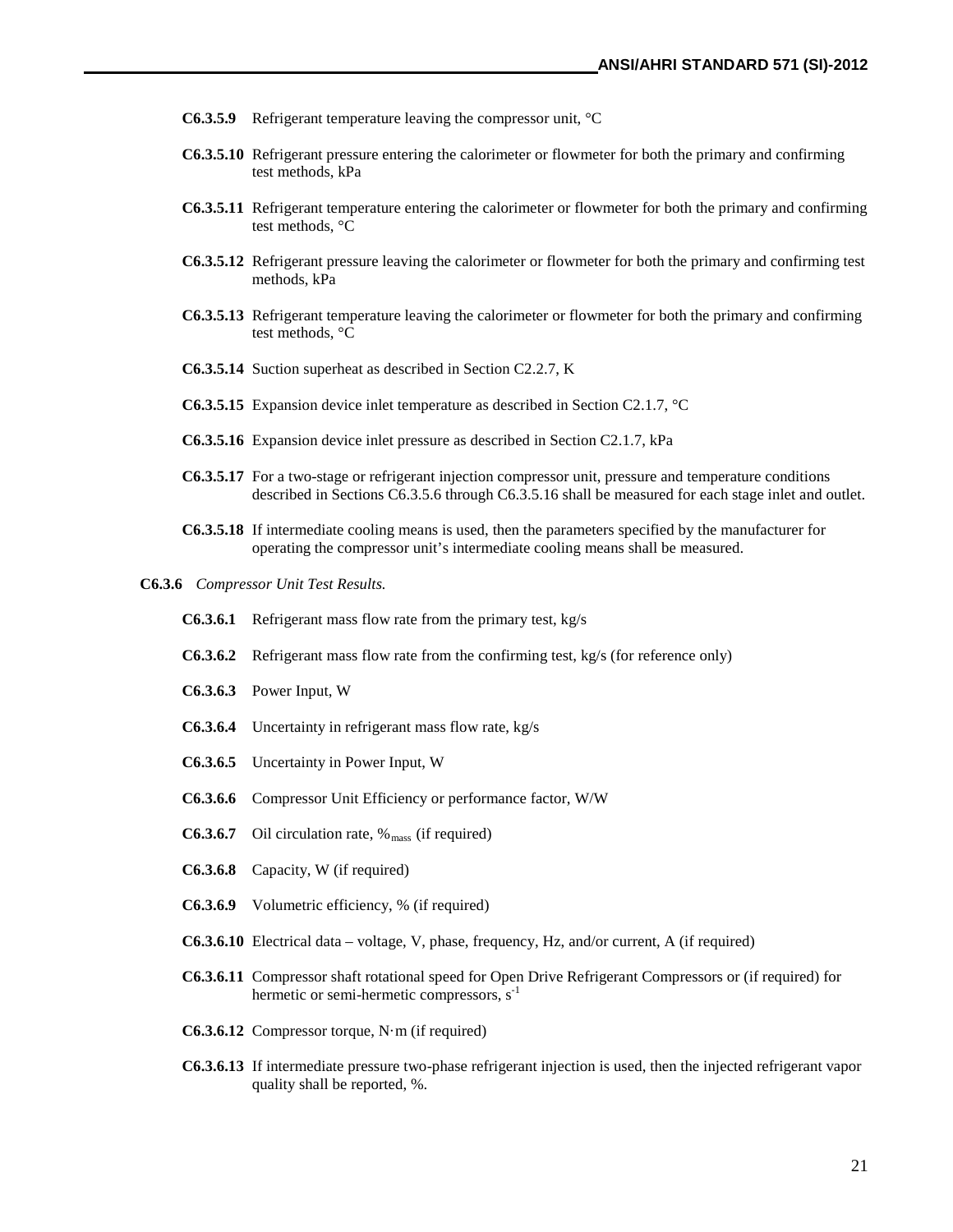- **C6.3.6.14** For a two-stage or refrigerant injection compressor unit, the intermediate pressure shall be reported, kPa.
- **C6.3.6.15** For a two-stage or refrigerant injection compressor unit, the temperature of the intermediate pressure vapor entering the compressor shall be reported, °C.
- **C6.3.6.16** For a two-stage or refrigerant injection compressor unit, refrigerant mass flow rates and uncertainty (as outlined in Sections C6.3.6.1, C6.3.6.2, and C6.3.6.4) shall be reported for each stage inlet and outlet.
- **C6.3.6.17** If intermediate cooling means is used, then the parameters specified by the manufacturer for operating the compressor unit's intermediate cooling means shall be reported.

#### **Section C7. Sample Cycle Diagrams**

**C7.1** *Sample Cycle Diagrams and Supporting Capacity and Efficiency Equations.* This section provides sample cycle diagrams with reference to equations for calculating the Refrigerating Capacity and efficiency of Positive Displacement Refrigerant Compressors and Compressor Units that operate in subcritical, transcritical, single stage and two stage refrigeration cycles as described in the four rating methods of AHRI 570 Section 5.5.

**C7.1.1** *Sample Diagrams for Method 1: Standard Applications*. Figures C5 and C6 illustrate sample cycle diagrams for typical subcritical and transcritical single stage cycles, respectively. Compressor or compressor unit Refrigerating Capacity shall be calculated using Equation C4. Compressor Efficiency or Compressor Unit Efficiency shall be calculated using Equation C1.



**Figure C5. Cycle Process for Subcritical Applications (AHRI Standard 571 Method 1)**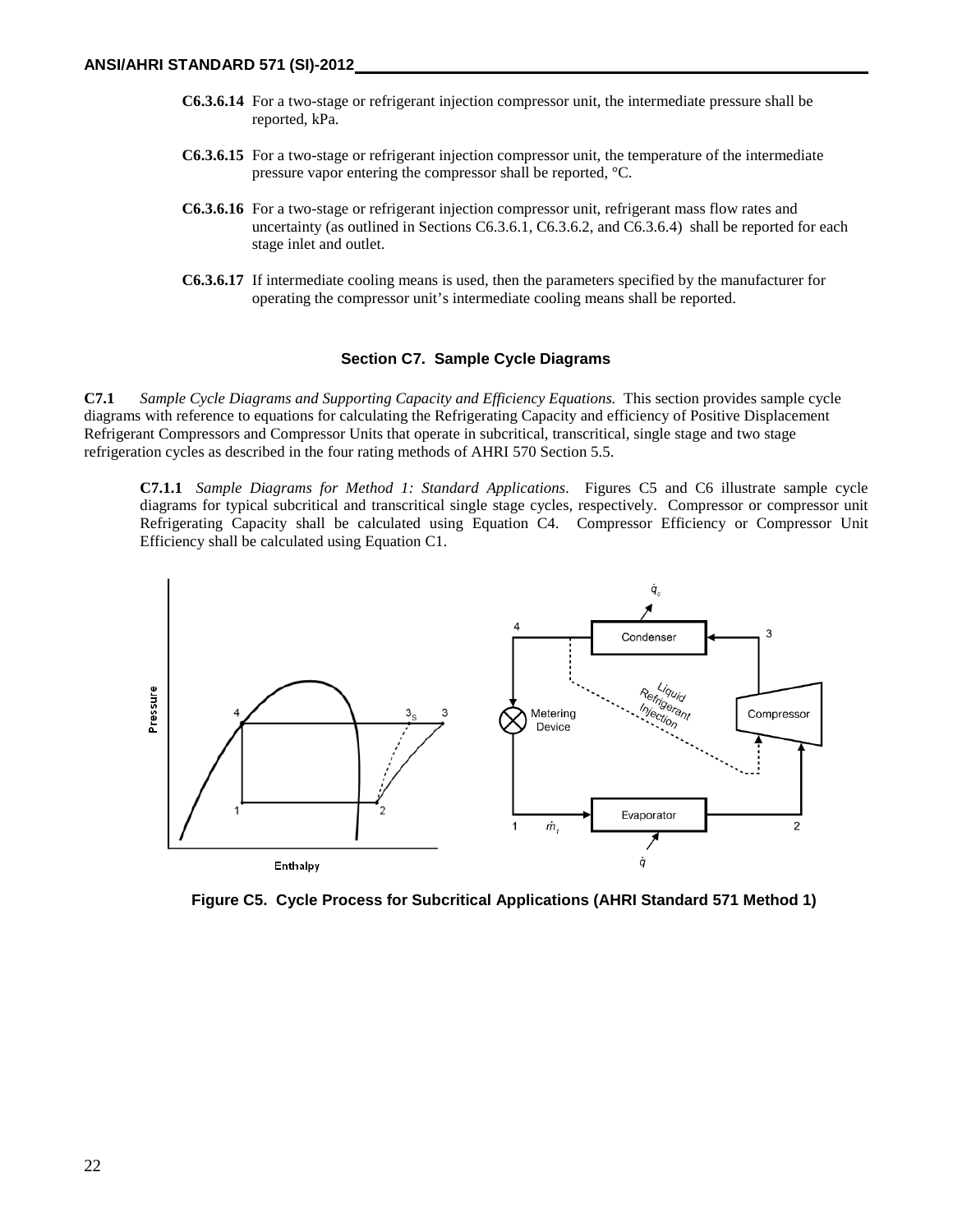

**C7.1.2** *Sample Cycle Diagrams for Method 2: Compressor Units with Manufacturer Specified or Supplied Subcoolers Only*. Figures C7 and C8 illustrate sample cycle diagrams for subcritical and transcritical two stage cycles, respectively. Compressor unit Refrigerating Capacity shall be calculated using Equation C4. Compressor Unit Efficiency shall be calculated using Equation C2. In Figures C7 and C8, state point 5 is shown as a saturated vapor; however, as noted in Section C2.1.3 state point 5 could be a superheated vapor, saturated vapor or two-phase refrigerant.



**Figure C7. Cycle Process for Subcritical Application for Compressor Units with Manufacturer Specified or Supplied Subcoolers (AHRI Standard 571 Method 2)**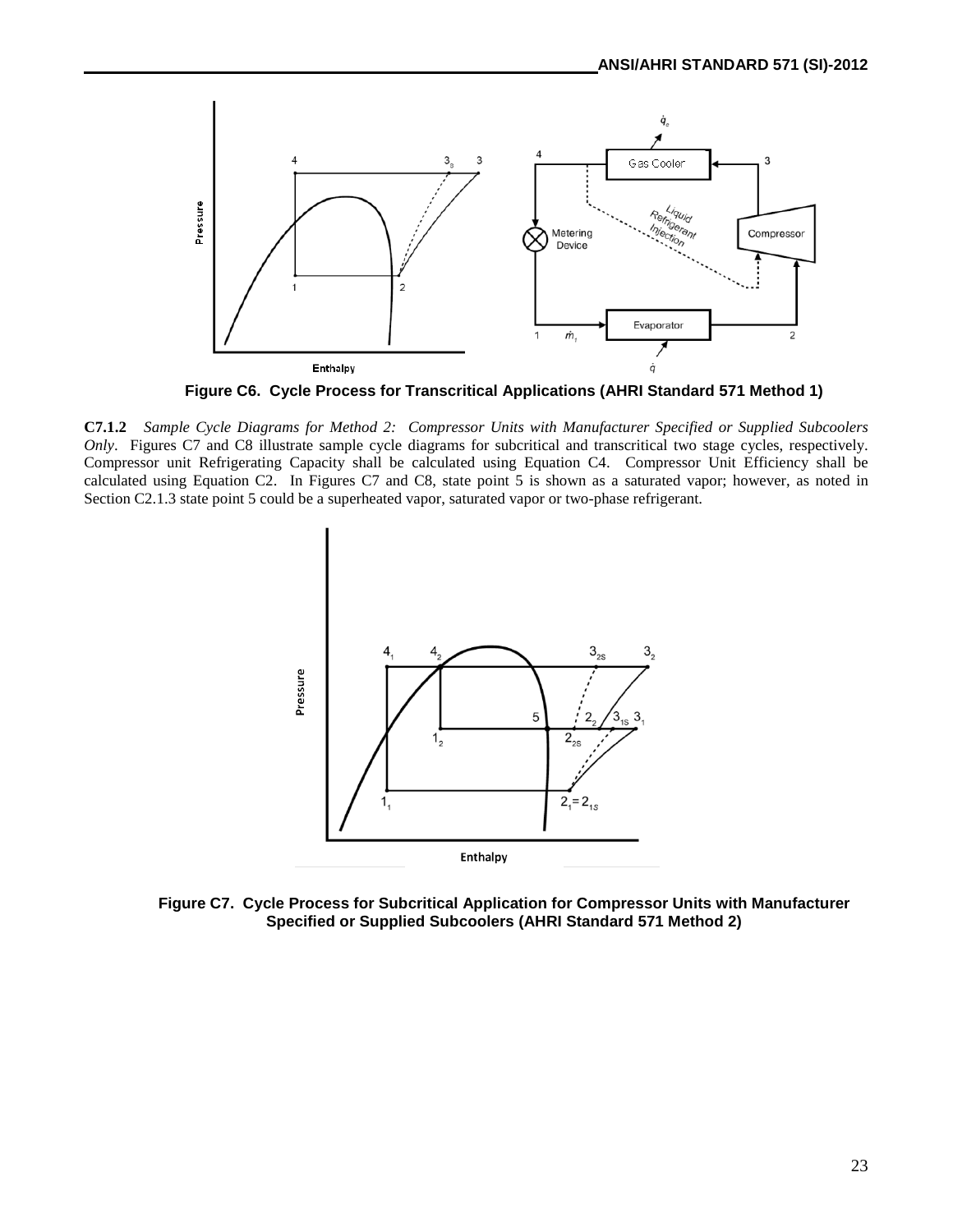

**Figure C8. Cycle Process for Transcritical Application for Compressor Units with Manufacturer Specified or Supplied Subcoolers (AHRI Standard 571 Method 2)**

**C7.1.3** *Sample Cycle Diagrams for Method 3: Compressors Applied with Non-Specified Subcoolers.* Figures C9 and C10 illustrate sample cycle diagrams for subcritical and transcritical two stage cycles, respectively. Compressor Refrigerating Capacity shall be calculated using Equation C4. Compressor Efficiency shall be calculated using Equation C2. In Figures C9 and C10, state point 5 is shown as a saturated vapor; however, as noted in Section C2.1.3 state point 5 could be a superheated vapor, saturated vapor or two-phase refrigerant.



**Figure C9. Cycle Process for Subcritical Application for Compressors Applied with Non-Specified Subcoolers (AHRI Standard 571 Method 3)**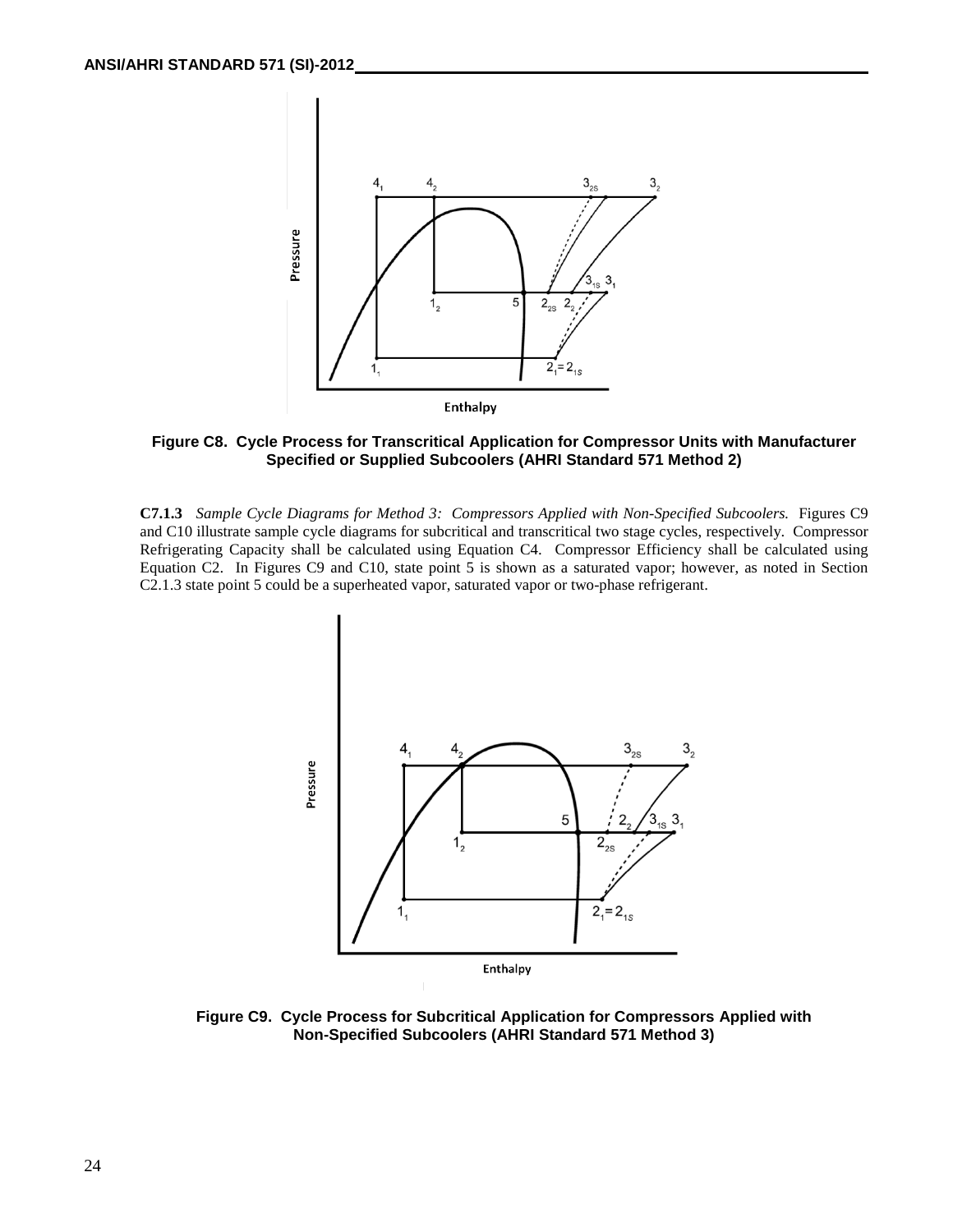

**Figure C10. Cycle Process for Transcritical Application for Compressors Applied with Non-Specified Subcoolers (AHRI Standard 571 Method 3)**

**C7.1.4** *Sample Cycle Diagrams for Method 4: Compressors or Compressor Units Applied with Open Flash Style Liquid Subcoolers.* Figures C11 and C12 illustrate sample cycle diagrams for subcritical and transcritical two stage cycles, respectively. Compressor or compressor unit Refrigerating Capacity shall be calculated using Equation C4. Compressor or Compressor Unit Efficiency shall be calculated using Equation C2.



**Figure C11. Cycle Process for Subcritical Applications for Compressors and Compressor Units Applied with Open Flash Style Liquid Subcoolers (AHRI Standard 571 Method 4)**